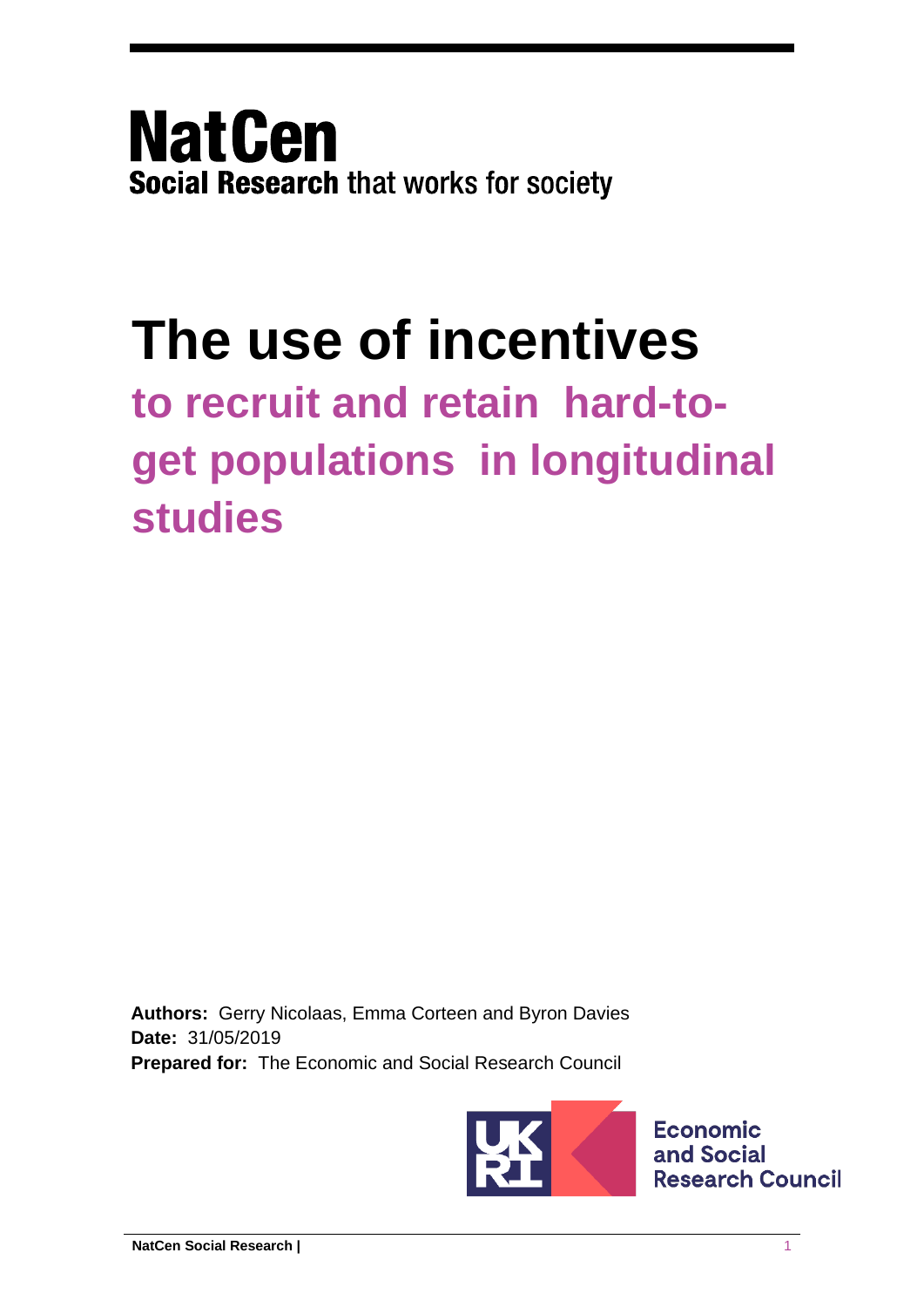At **NatCen Social Research** we believe that social research has the power to make life better. By really understanding the complexity of people's lives and what they think about the issues that affect them, we give the public a powerful and influential role in shaping decisions and services that can make a difference to everyone. And as an independent, not for profit organisation we're able to put all our time and energy into delivering social research that works for society.

NatCen Social Research 35 Northampton Square London EC1V 0AX T 020 7250 1866 [www.natcen.ac.uk](http://www.natcen.ac.uk/)

A Company Limited by Guarantee Registered in England No.4392418. A Charity registered in England and Wales (1091768) and Scotland (SC038454) This project was carried out in compliance with ISO20252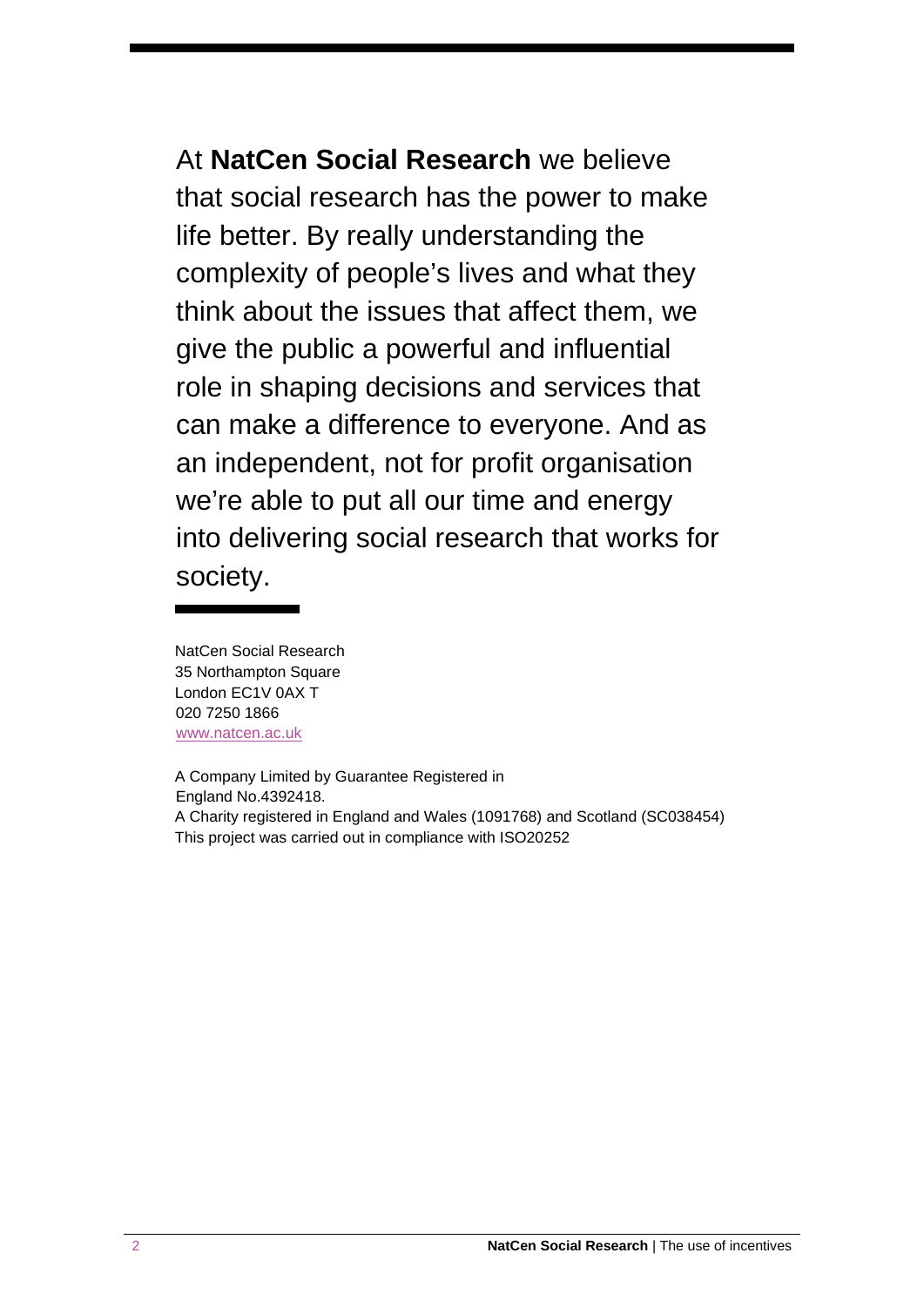## **Acknowledgements**

The authors would like to thank the following people for generously sharing their time and knowledge:

Dr Jon Burton, University of Essex, UK Dr Lisa Calderwood, UCL Institute of Education, UK Ms Sam Clemens, Ipsos MORI, UK Ms Jen Farnall, Office for National Statistics UK Ms Lina Lloyd, Office for National Statistics UK Professor Peter Lynn, University of Essex, UK Dr Katherine McGonagle, University of Michigan, USA Ms Lynn Molloy, University of Bristol Mr John Oates, Open University, UK Dr Annette Scherpenzeel, Max Planck Institute for Social Law and Social Policy, Germany Dr Patten Smith, Ipsos MORI, UK Dr Bridget Taylor, The Economic and Social Research Council, UK Ms Joanna Taylor, Office for National Statistics UK Dr Nicole Watson, University of Melbourne, Australia Mr Joel Williams, Kantar Public, UK Dr Erica Wong , UCL Institute of Education, UK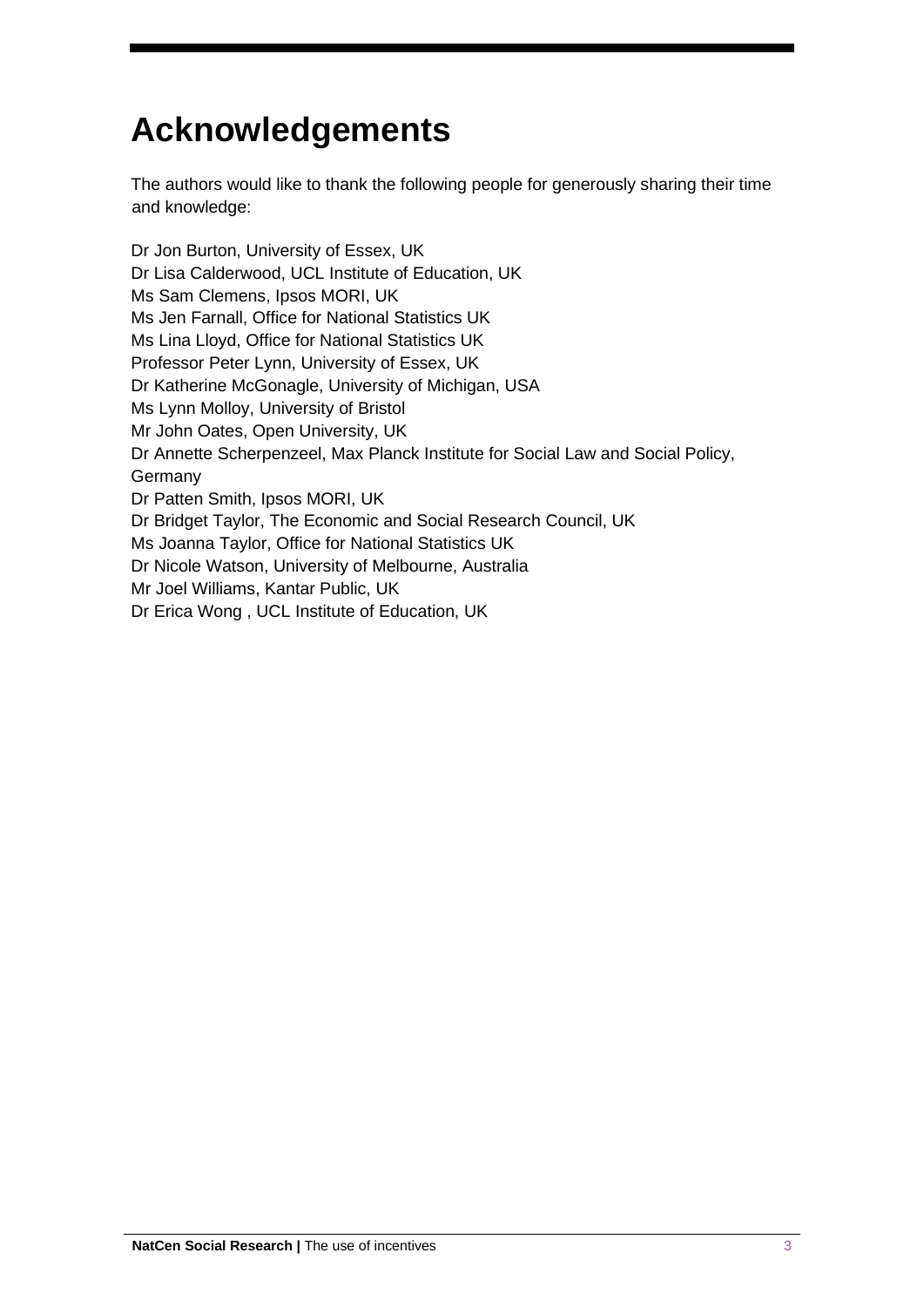The use of incentives

# **Contents**

| Appendix A. A workshop on differential incentives  21 |  |
|-------------------------------------------------------|--|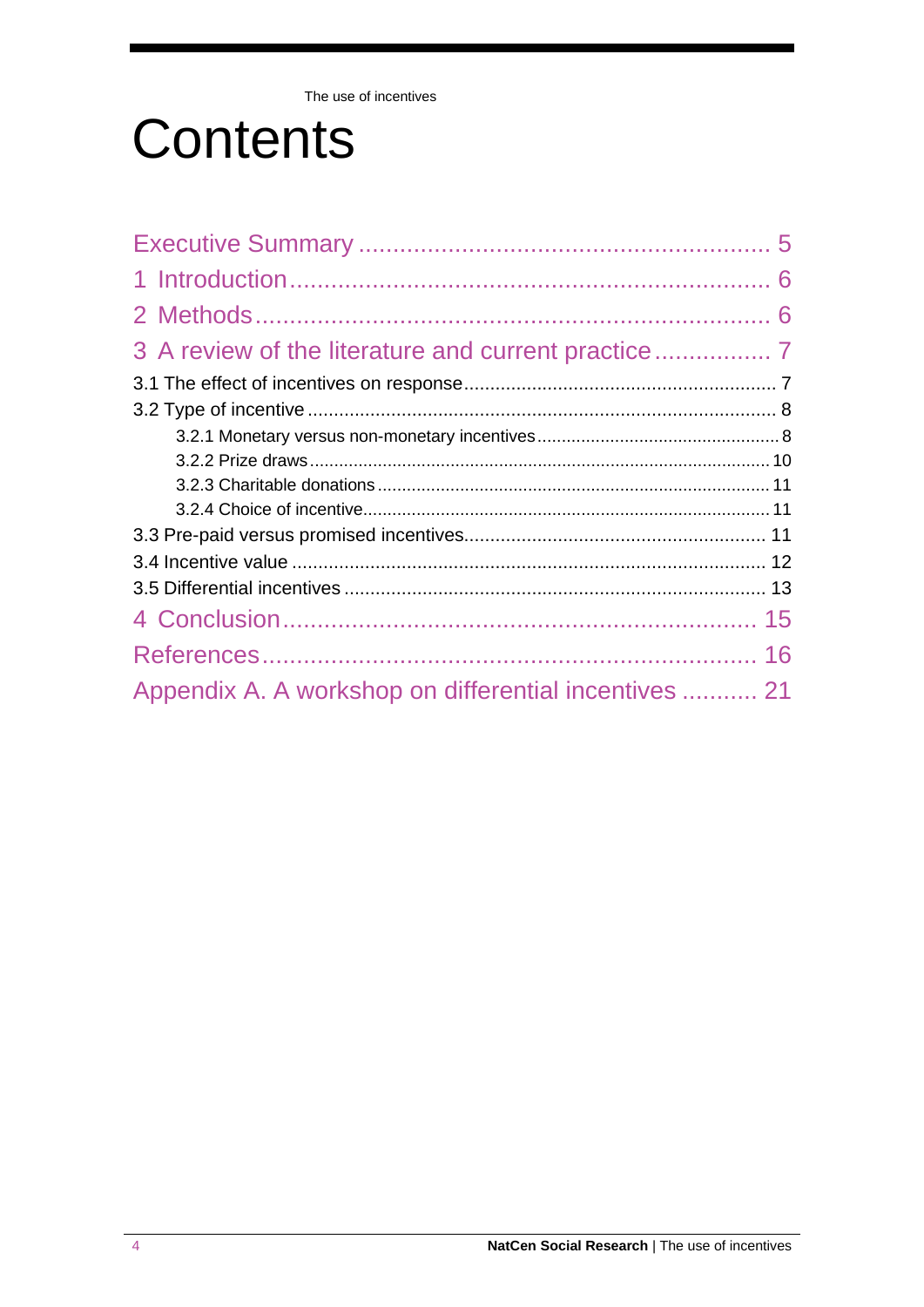### <span id="page-4-0"></span>**Executive Summary**

- Among all hard-to-get groups, incentives are most likely to increase the recruitment and retainment of those who are hard-to-persuade rather than those who are hardto-sample, hard-to-identify, hard-to-find/contact and hard-to-interview.
- On the whole, the existing evidence on the effect of incentives on overall response rates will also apply to the recruitment and retainment of hard-to-persuade groups in longitudinal studies.
- However, the impact of using incentives in longitudinal studies is more complicated than in cross-sectional surveys.
	- o The long-term consequences of using incentives on finances and participant expectations need to be considered.
	- o There are a multitude of possible incentive strategies stretching over the lifetime of a longitudinal study with the potential effects being temporary, constant, delayed and/ or cumulative (Laurie & Lynn, 2009).
- Although the evidence suggests that incentives may not have to be repeated in subsequent waves to maintain their positive effect overall, it is unclear whether this also applies specifically to the hard-to-persuade groups – particularly if the incentive is the only motivation for taking part among these groups. Further research in this area is required.
- Differential incentives are the most promising cost-effective method for recruiting and retaining hard-to-persuade groups in longitudinal studies. However, it remains a controversial practice in the UK with widespread concern among research ethics committees, survey sponsors and survey practitioners that this strategy will violate expectations of equity.
- A workshop on the use of differential incentives drafted eight principles for guiding the decision to use differential incentives:
	- 1. Differential incentives are not inherently good or bad.
	- 2. Researchers must provide a clear justification for using differential incentives.
	- 3. The interests of the survey sponsor, the organisation collecting the survey data, the participant and society need to be balanced.
	- 4. The use of differential incentives should be based on evidence that these are likely to reduce non-response bias and/or improve inclusiveness, while controlling costs.
	- 5. Participants' rights, dignity and autonomy need to be considered.
	- 6. The value of differential incentives should be proportionate to the burden imposed on those who are eligible to receive the incentive.
	- 7. Receipt of the differential incentive should be based on the characteristics and/or behaviour of the participant and not dependent on others.
	- 8. The use of differential incentives should be as transparent as possible without undermining participants' rights (e.g. confidentiality) and dignity (e.g. stigmatisation).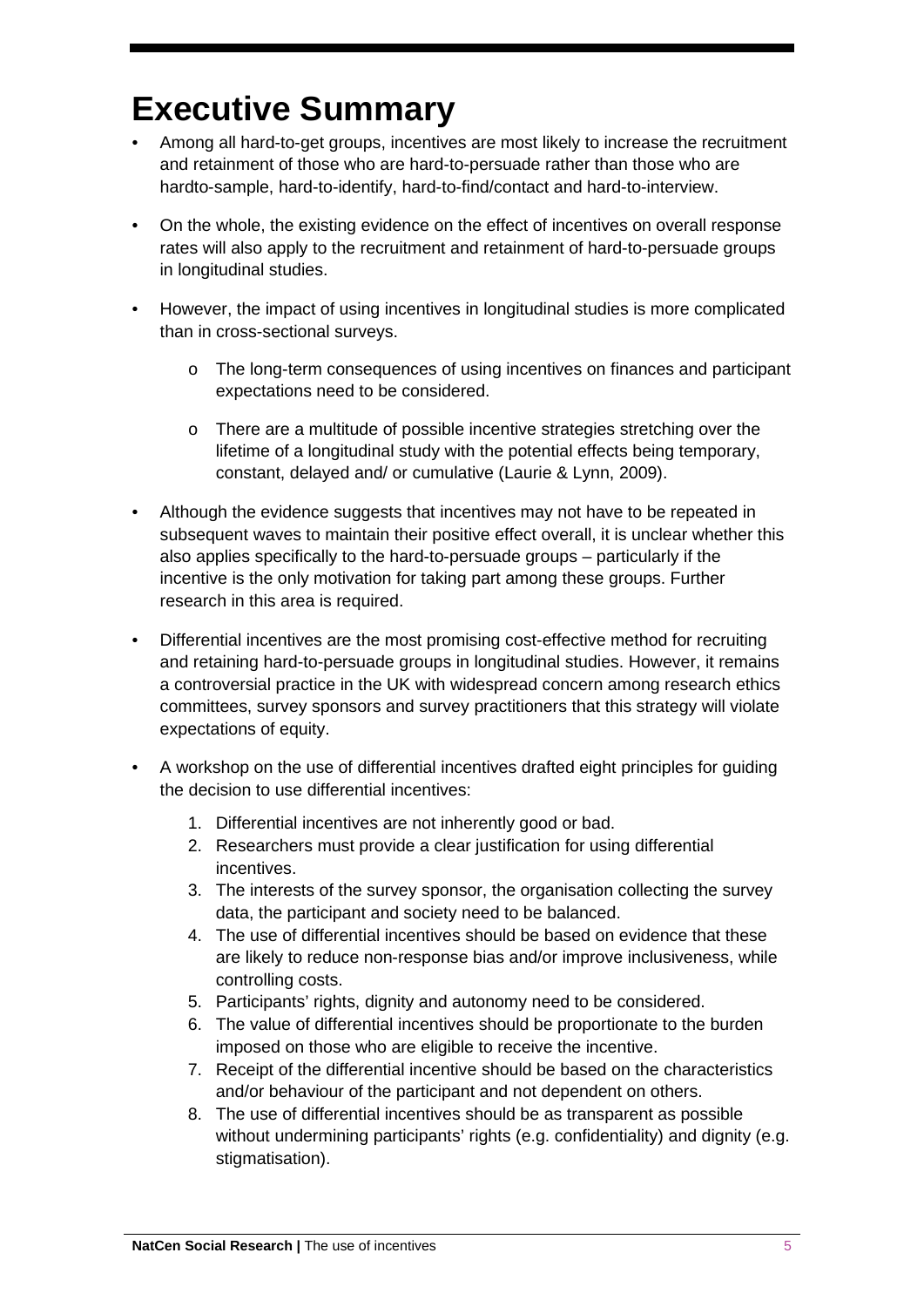# <span id="page-5-0"></span>**1 Introduction**

In May 2018, the ESRC published the independent Longitudinal Studies Strategic Review Report which assessed the continuing scientific needs for longitudinal research resources, how these needs could be met by the ESRC, and offered recommendations on strategic and innovative ways to enhance this portfolio in the future. In this report we address one area of interest following the review which is the use of innovative methods to recruit and retain hard-to-reach groups in longitudinal studies, focusing here on the use of respondent incentives.

For this review, we are focusing on cash incentives, cash-like incentives and gifts. A much broader definition of incentives which would include feedback of study results was not feasible within the timeframe. The focus is also on the effect of incentives on response rates, overall and for hard-to-get populations.

According to Tourangeau et al (2014), the hard-to-get populations are those that create problems for one or more key survey operations:

- 1. Hard to sample (e.g. no sampling frame for rare populations)
- 2. Hard to identify (e.g. hidden or stigmatised characteristics)
- 3. Hard to find or contact (e.g. mobile populations, rarely at home)
- 4. Hard to persuade (e.g. not interested, socially excluded)
- 5. Hard to interview (e.g. language barriers)

It is generally assumed that incentives can increase response rates by persuading those who are not otherwise motivated to take part; i.e. the hard-to-*persuade* populations. However, in the context of longitudinal surveys, incentives may also have a positive effect on tracing and making contact at subsequent waves; i.e. the hardto*find/contact*.

Examples of hard-to-persuade populations include young adults (particularly men), the less educated, those on low income, people living in big cities. An example of a hard to find/contact population that is pertinent to longitudinal studies are people who move in between data collection sweeps.

### <span id="page-5-1"></span>**2 Methods**

This report presents a brief overview of the evidence on using incentives to increase survey response rates and to what extent this evidence is applicable to 'hard-to-get' groups in longitudinal studies.

Rather than conducting a Systematic Review or even a Rapid Evidence Assessment (REA), which would not have been possible within the short timescale of this project, we have taken the Singer and Ye (2013) review of survey incentives as a starting point. Although this review was quite thorough at the time, it includes primarily peer-reviewed articles and excludes studies that have been published more recently and unpublished evidence residing within research institutes. Consequently, there are gaps in time and focus which we have tried to fill by:

• conducting a small focused literature review including more recent publications,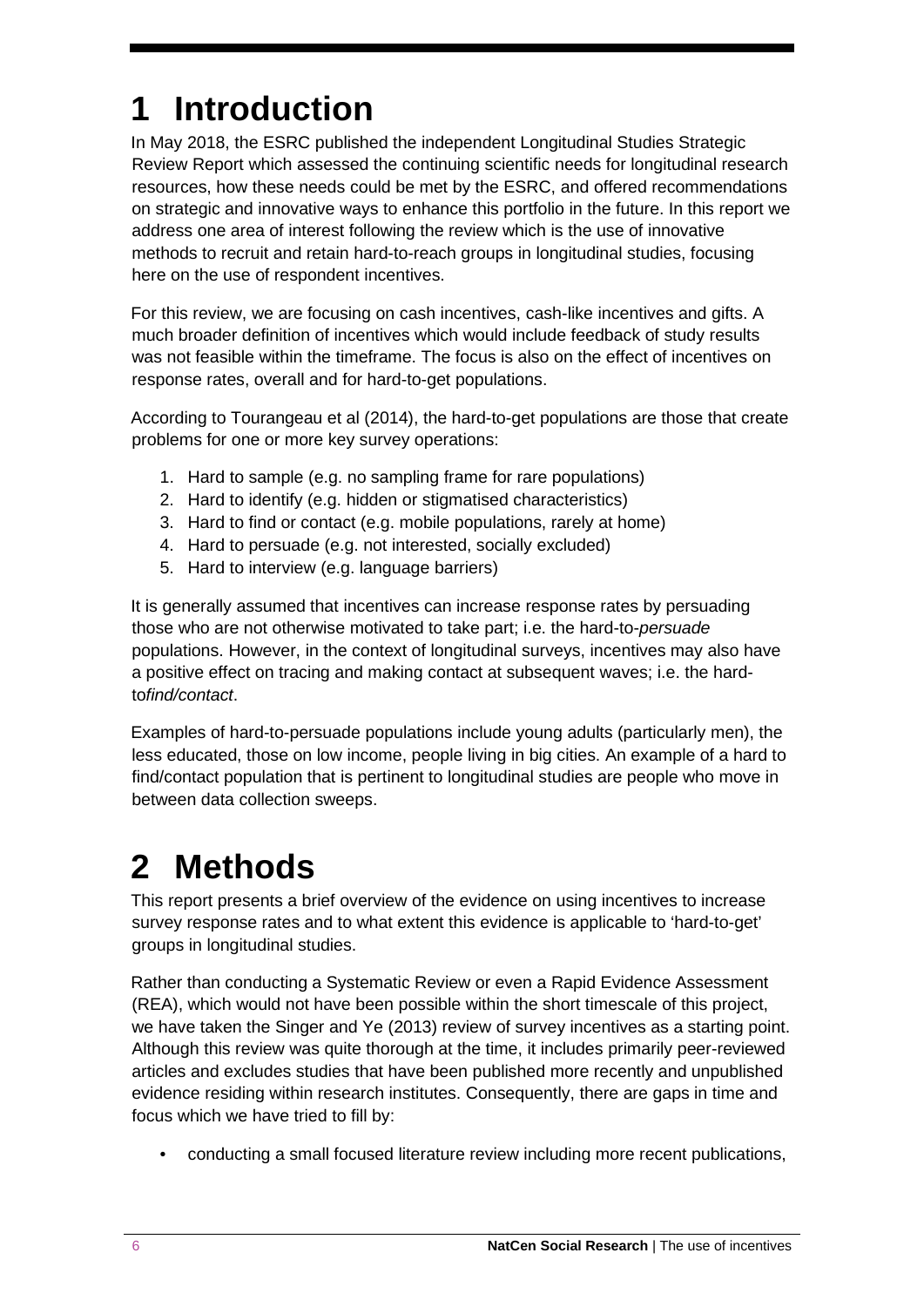- telephone interviews with the research institutes responsible for running the main UK longitudinal surveys,
- interviews with researchers working in UK research companies, and
- an inventory of incentives that have been used by UK research companies in the last couple of years.

A total of 11 telephone interviews were conducted, lasting 30-60 minutes. Information was collected on the views and experiences of using respondent incentives in general as well as for the recruitment and retention of hard-to-get populations in longitudinal surveys. In addition to taking part in the interviews, the Office for National Statistics, the National Centre for Social Research, Ipsos MORI and Kantar Public also provided an inventory of incentives that have been used on social surveys since 2017.

In parallel with this review, the ESRC also funded a workshop on the use of differential incentives which was held in London on the  $7<sup>th</sup>$  of June, 2019. A report on the workshop can be found in Appendix A.

### <span id="page-6-0"></span>**3 A review of the literature and current practice**

#### <span id="page-6-1"></span>3.1 The effect of incentives on response

Numerous experiments conducted over the last three decades have shown that incentives increase response rates across all survey modes. This has been confirmed by meta-analyses of incentive experiments carried out on postal surveys (Church, 1993; Edwards et al, 2009), interviewer-administered surveys (Singer et al, 1999; Holbrook et al, 2008; Cantor et al, 2008) and web surveys (Göritz, 2006; Göritz, 2010; Gajic et al, 2012). Incentives tend to have larger effects in studies with low response rates and larger effects in postal than interviewer administered surveys (Singer et al, 1999).

It is accepted that this positive effect of incentives on response rates applies to longitudinal surveys as well as cross-sectional surveys (Laurie and Lynn, 2008). However, most studies testing incentives on longitudinal studies have examined the effect on response at a single wave of the survey rather than over the lifetime of the panel. As mentioned by Laurie and Lynn (2009), incentives may become more or less effective over time depending on how successful they are in preventing the least cooperative from dropping out of the longitudinal survey.

In a longitudinal survey, we are also concerned about creating respondent expectations for similar or higher levels of payment at subsequent waves. A few experimental studies have found that incentives do not have to be repeated in subsequent waves to maintain their positive effect which could suggest that the value of the incentive could be reduced or dropped altogether without unduly damaging retention rates (Lengacher et al, 1995; Singer and Kulka, 2002; Singer et al, 2008; Jäckle and Lynn, 2008; Goldenberg et al, 2009; Pforr et al, 2015). However, some of the telephone interviewees felt that incentives at subsequent waves may still be important for some hard-to-persuade groups who would otherwise lack any intrinsic motivation to continue with the survey (young adults were mentioned in this context). Furthermore, it was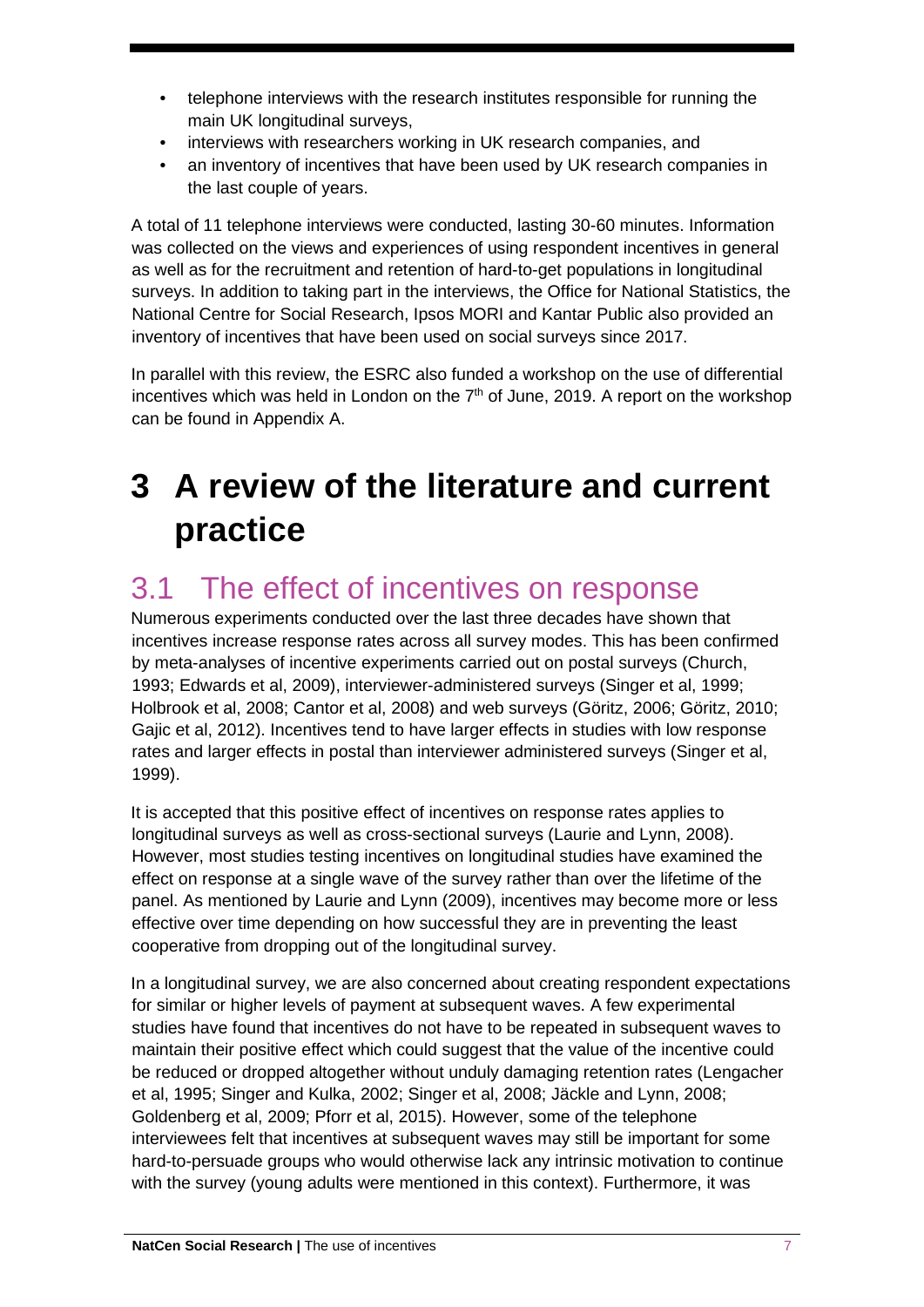perceived that the use of incentives after the first round of data collection was easier to justify given the burden of repeated participation on respondents as well as the growing value of collecting complete data over time.

Incentives increase response rates mainly by reducing refusal rates rather than facilitating contact. However, there are a few studies showing that incentives can have a positive effect on contact and tracing rates in later waves of longitudinal surveys (Kerachsky and Mallar, 1981; Beydoun et al, 2006; Mann, Lynn and Peterson, 2008).

For the most part, incentive experiments have focused on increasing the response rate overall rather than increasing the response rate among hard-to-get groups. Yet there is evidence showing that incentives can be used to increase the participation of population sub-groups that are often under-represented in surveys, such as those with low incomes, those with low-education, single parents, and minority ethnic groups (Kulka, 1995; Mack et al, 1998; Singer et al, 1999; Singer et al, 2000; Martin et al, 2001; Nicolaas and Stratford, 200; Knibbs et al, 2018). Incentives also appear to have a greater effect on those who refused to take part in a previous wave of a longitudinal survey compared to those who previously cooperated (Zagorsky and Rhoton, 2008).However, a recent study conducted by the Office for National Statistics using data from an incentives trial on the Labour Force Survey found that the response rate was lower for £5 incentives (3.27 percentage points) and higher for £10 incentives  $(2.79$  percentage points) in Census Output Areas<sup>[1](#page-7-2)</sup> classified as the Ethnicity Central supergroup<sup>[2](#page-7-3)</sup>. It is unclear what the mechanism is for this seemingly contradictory result which requires further exploration (personal communication, ONS).

### <span id="page-7-0"></span>3.2 Type of incentive

#### <span id="page-7-1"></span>3.2.1 Monetary versus non-monetary incentives

The literature clearly shows that monetary incentives have a greater effect on response rates than non-monetary incentives of the same value (Church, 1993; Singer et al, 1999). Despite this evidence, actual cash incentives are rarely used in the UK, with our interviewees citing reasons such as interviewer safety, the cost of lost incentives, and audit requirements. Similarly, cheques and bank transfers which are used in other countries are rarely if ever used in the UK. Instead, UK research companies tend to opt for cash-like incentives such as high street vouchers and gift cards. In addition to gift cards, NatCen uses Post Office Payout which involves giving respondents a letter or email with a unique barcode that they can take to any Post Office counter to be scanned and redeemed for cash. Post Office Payout is being used on longitudinal studies such as Growing Up in Scotland as well as various cross-sectional surveys.

<span id="page-7-2"></span><sup>1</sup> The Output Area classification (OAC) distils key results from the 2011 Census for the whole of the UK at a fine grain to indicate the character of local areas.

<span id="page-7-3"></span><sup>&</sup>lt;sup>2</sup> The population of this group is predominately located in the denser central areas of London, with other inner urban areas across the UK having smaller concentrations. All non-white ethnic groups have a higher representation than the UK average especially people of mixed ethnicity or who are Black, with an above average number of residents born in other EU countries. Residents are more likely to be young adults with slightly higher rates of divorce or separation than the national average, with a lower proportion of households having no children or non-dependent children. Residents are more likely to live in flats and more likely to rent. A higher proportion of people use public transport to get to work, with lower car ownership, and higher unemployment. Those in employment are more likely to work in the accommodation, information and communication, financial, and administrative related industries.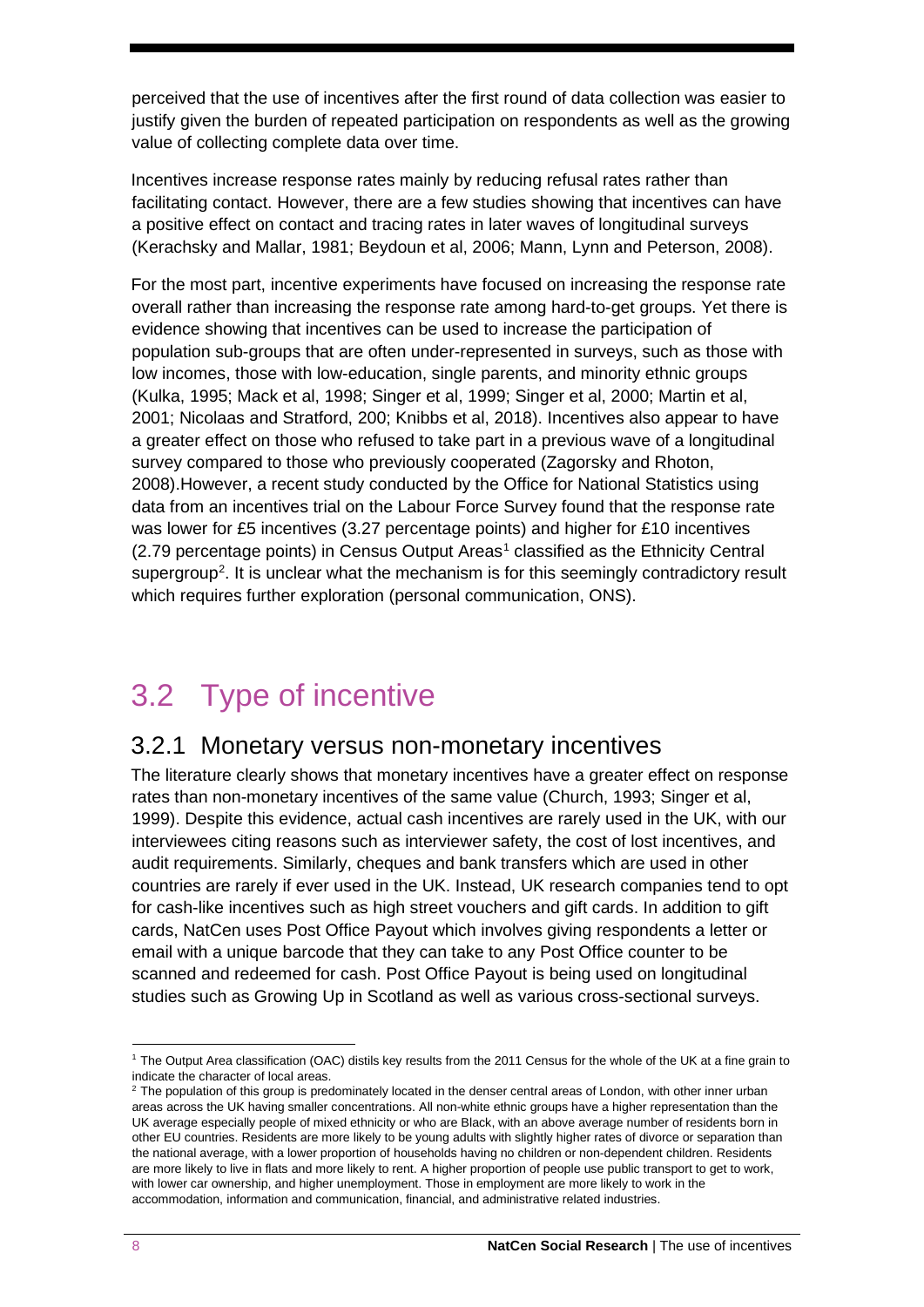For some UK surveys, a book of stamps is sent with the advance letter to sample members which could also be considered cash-like because it has an explicit monetary value. An experiment testing the effect of stamps sent with an advance letter showed that these can increase the response rate by three percentage points (McConaghy and Beerten, 2003), which is less than what is usually achieved with a pre-paid gift voucher. A more recent experiment on the National Travel Survey (NTS) showed no significant differences in response rate depending on whether stamps or a £10 Post Office Payout barcode had been sent with the advance letter (unpublished). However, it should be noted that the tested incentives were on top of the usual incentive of £5 per household member conditional on whole household cooperation with the NTS interview and diary completion. Another experiment on The Crime Survey for England and Wales (CSEW) tested a £5 promised incentive in addition to stamps and found that the £5 gift voucher made no difference to the response rate (Kantar Public, 2018). These results suggest that the effects of different incentive types are not necessarily additive when used in combination.

A recent experiment conducted by Ipsos MORI on behalf of the Office for National Statistics, tested the effect of a cash-like incentive and gift (both sent with the advance letter) on the response rate for a push-to-web survey design<sup>[3](#page-8-0)</sup> (Ipsos MORI, 2018). In line with the existing evidence, the results showed that the response rate was higher for a £5 gift voucher than a branded tote bag; 25.3% and 23.9% respectively compared to 19.4% response rate with no incentive. And the highest response rate was achieved when combining the pre-paid £5 gift voucher with an extra £10 gift voucher conditional on the whole household completing the survey (27%).

Although the tote bag produced a lower increase in response than the cash-like incentives, it was the most cost-effective strategy. Since then, further experiments with tote bags have been conducted on three face-to-face surveys: the National Survey for Wales (tote bag in addition to £10 conditional incentives), the Crime Survey for England and Wales (tote bag versus book of stamps sent with advance letter), and the British Social Attitudes Survey (tote bag in addition to a £5 or £10 unconditional incentive). Preliminary results suggest that the tote bag did not have a significant impact on response rates in all three face-to-face surveys.

In the past, monetary incentives have not routinely been used on the UK birth cohort studies which tend to achieve higher response rates than household panel surveys. Instead, small age appropriate gifts are commonly used on completion of the interview as a token of appreciation (e.g. branded reusable water bottles and USB sticks), with monetary incentives reserved for tasks that place unusual burden on cohort members (e.g. wearing and returning an accelerometer). Exceptions include the Avon Longitudinal Study of Parents and Children (ALSPAC) and Next Steps (previously known as the Longitudinal Study of Young People in England), which have routinely used monetary incentives of varying amounts to encourage participation.

One telephone interviewee suggested that monetary incentives are likely to become more commonplace for birth cohort studies as a result of (a) the increased difficulty of retaining cohort members as they transition into adulthood, and (b) the increased use of web data collection which tends to produce much lower response rates than interviewer-administered data collection. However, concerns remain about the

<span id="page-8-0"></span><sup>&</sup>lt;sup>3</sup> A push-to-web survey design uses offline contact (usually postal) to invite sample members to complete an online questionnaire.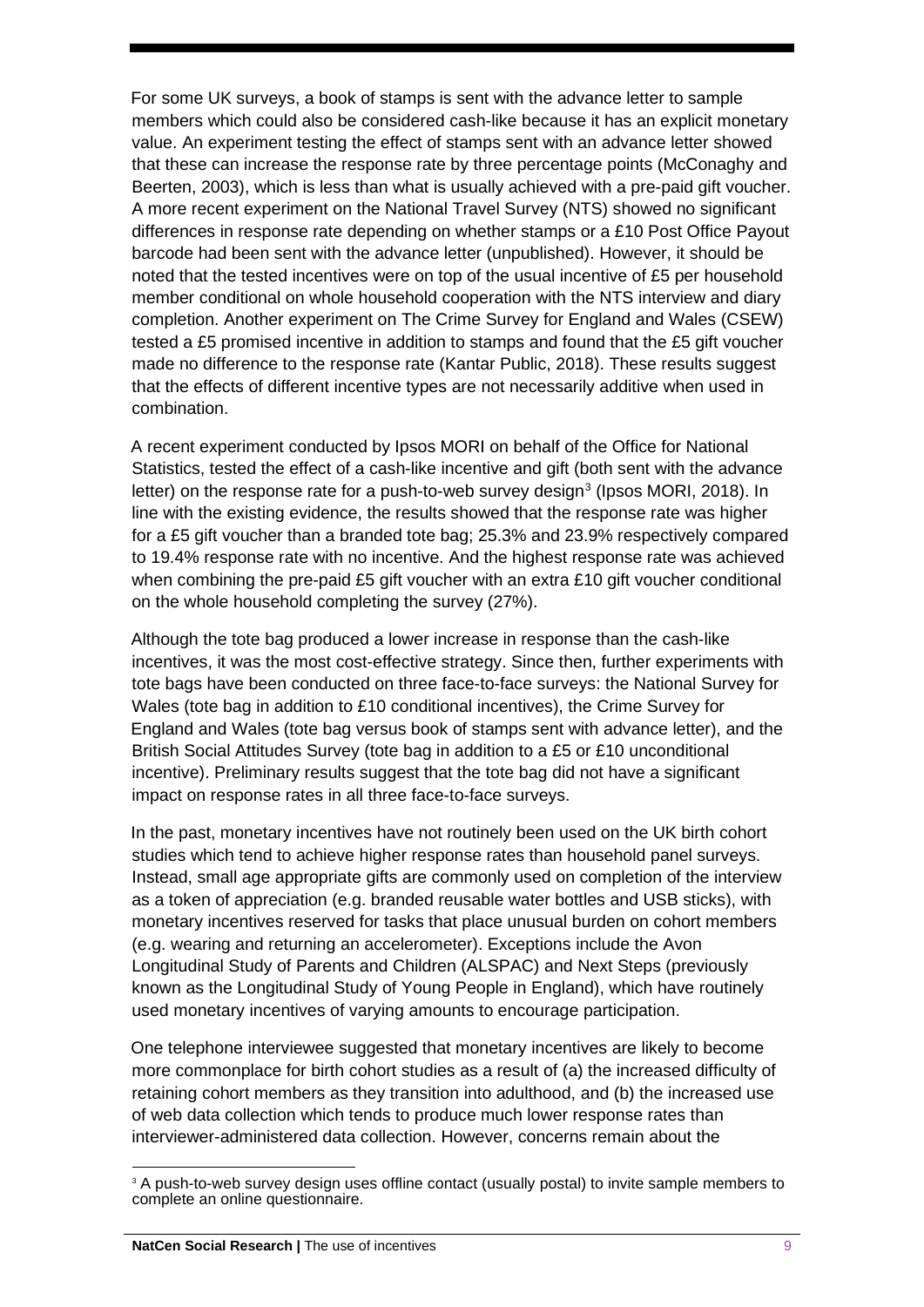costeffectiveness and the long-term consequences on lasting commitment to the cohort study and further research is being conducted before more wide-spread use of monetary incentives is implemented.

#### <span id="page-9-0"></span>3.2.2 Prize draws

Entering respondents into a prize draw rather than giving incentives to everyone is appealing because it can reduce the total cost of the incentives. However, the evidence derived from experiments conducted on postal surveys shows inconsistent findings. A number of studies have found prize draws to have a positive effect on response rates (Balakrishnan et al., 1992; Harkness and Mohler, 1998; Hubbard and Little, 1988; Kim, Lee, and Whang, 1995; and McCool, 1991) whereas other studies found no effect at all (four studies reviewed by Hubbard and Little, 1988; Warriner et al., 1996). Despite these mixed results for postal surveys and the absence of evidence for interviewermediated surveys, it has generally not been recommended to use prize draws because the effect cannot be predicted, and they may have less impact than a guaranteed incentive given to everyone.

Nonetheless, it has become common practice to use prize draws to encourage participation in web surveys, particularly within the context of marketing research (Göritz, 2006). The popularity of prize draws for web surveys is most likely caused by the constrained possibilities for using other types of incentives in surveys where the respondent is anonymous (e.g. intercept-based surveys). There is evidence that prize draws can improve response and reduce drop-out on web surveys (Tuten and Bosnjak, 2004; Porter and Whitcomb, 2003; Deutskens et al, 2004; Göritz and Wolff, 2007; Heerwegh, 2006; Laguilles et al, 2011; Scherpenzeel et al, 2002) but there are also examples of experiments that did not find a positive effect (O'Neil and Penrod, 2001; Cobanoglu and Cobanoglu, 2003; Göritz, 2004). It should be noted that many of these experiments were carried out among student populations.

A few studies have examined the effect of prize draws on response and attrition in longitudinal studies. One study found that in a five-wave online study, an unconditional gift initially increased participation compared to cash prize draws by about five percentage points, and there was no difference between those offered loyalty points and those entered into the prize draw (Göritz ,2008). However, the difference between a pre-paid gift and prize draw faded throughout the waves of the study, whereas the loyalty points became more attractive relative to a prize draw.

A similar result was found in another experiment conducted on a four-wave online panel in which panelists were offered either repeated inclusion in a prize draw or no incentive at all (Göritz and Wolff, 2007). The prize draw significantly increased the response rate at the first wave by about thirteen percentage points but not for the next wave and it had no effect on dropout.

Statistics Netherlands tested the impact of a prize draw of iPads on the response rate of the Dutch Labour Force Survey which uses a sequential mixed mode design with web non-respondents being followed up by telephone or face-to-face interviewing (Luiten, 2018). The prize draw led to a higher web response rate at wave 1 (24.3% compared to 21.4% without a prize draw) but it did not have any effect on response in the second and third wave. However, the prize draw at wave 1 led to more households agreeing to be contacted at wave 2, and these households were as likely as the other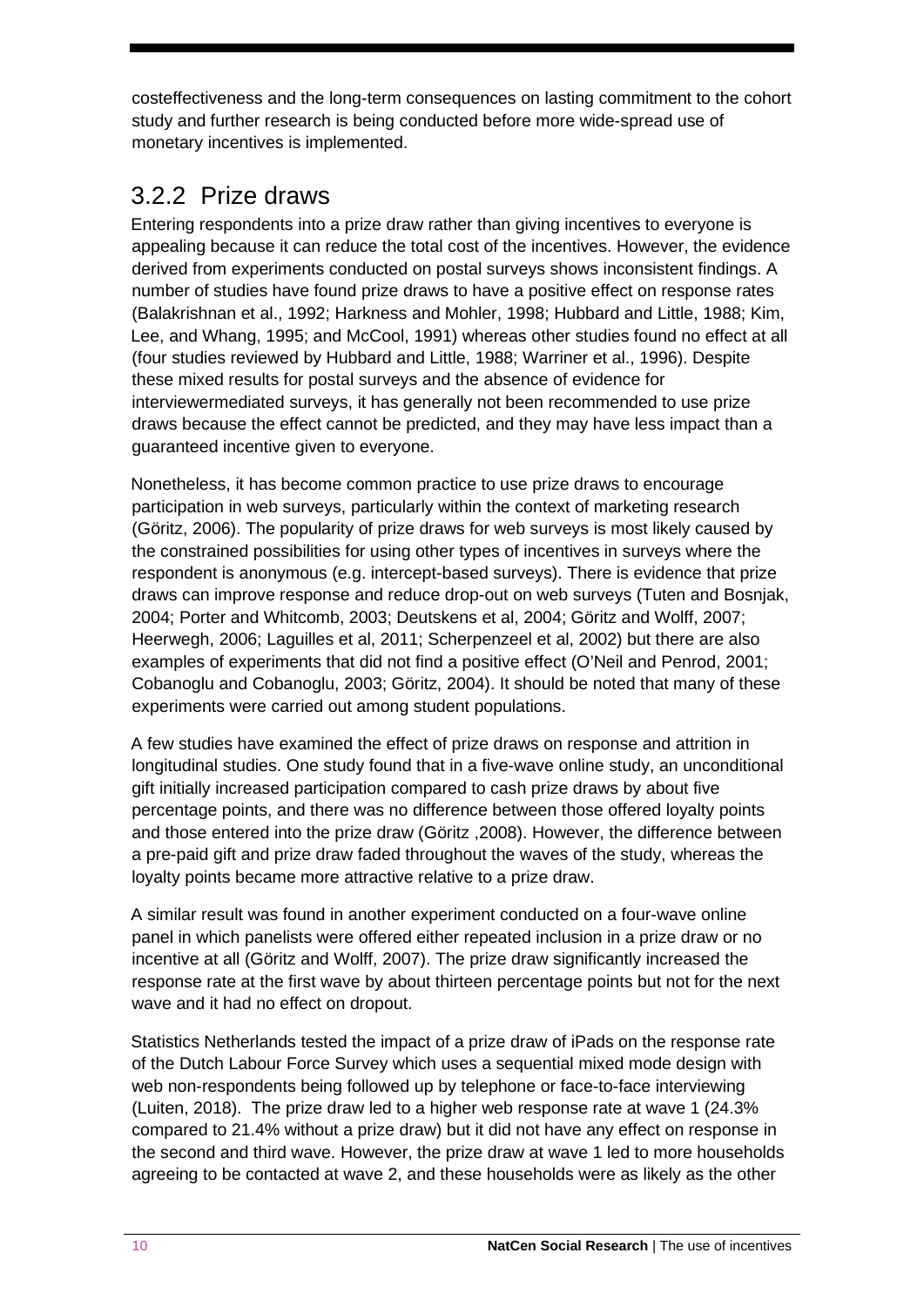households to remain in the panel, resulting in a higher overall response rate (37% compared to 35.3% without prize draw).

These results suggest that further research may be warranted, focusing on the longerterm effect of prize draws on the willingness to continue to participate in longitudinal studies relative to other incentive types.

#### <span id="page-10-0"></span>3.2.3 Charitable donations

Only a few studies have shown that the promise of a donation to charity can significantly increase the response rate (Robertson and Bellenger,1978; Gendall and Healey, 2008), whereas several other studies have failed to find any evidence to support this (Furse and Stewart 1982; Hubbard and Little 1988; Olson, Schneiderman and Armstrong, 1993; Warriner, et al.,1996; Pedersen and Nielsen, 2016). Gendall and Healy (2010) suggest that the promise of a donation to charity may be effective in some circumstances but not in others. It is possible that the effectiveness of a promised donation to charity is related to the survey population or the survey topic, but this has not been established. It should be noted that most of the studies mentioned here involve postal surveys. The Pedersen and Nielsen (2016) study was tested on an online survey. However, there is no theoretical reason to expect the conclusions to be different for surveys using other data collection modes.

Charitable donations are rarely used for social surveys in the UK. To the best of our knowledge, charitable donations have not been used on UK longitudinal surveys.

#### <span id="page-10-1"></span>3.2.4 Choice of incentive

On web surveys, it is relatively straightforward to offer respondents a choice of incentive when they have completed the questionnaire; e.g. choosing a specific gift card from a range of retailers, choosing from a range of charities to give a donation, or choosing among different types of incentives such as gift card versus donation versus entry into a prize draw. As far as we know, there is no empirical evidence that offering a choice will increase response rates compared to just offering a single cash-like option. However, if offering a choice, the experience of choosing an incentive should be straightforward, quick and rewarding to prevent any negative impact on response to subsequent waves of a longitudinal survey.

### <span id="page-10-2"></span>3.3 Pre-paid versus promised incentives

Numerous experiments have demonstrated that pre-paid incentives have a greater impact on response rates than promised incentives which are conditional on cooperation. Church (1993), Singer et al (1999) and Edwards et al (2009) carried out meta-analyses of experiments across all modes and their conclusions were consistent. Most of these experiments were conducted on cross-sectional surveys or looked at a single wave of a longitudinal study, but the same conclusion was also reached by Jäckle and Lynn (2008) who examined the *cumulative* effect of pre-paid versus promised incentives on attrition using data from the Youth Cohort Study of England and Wales. Despite the evidence, there is still some reluctance to use pre-paid incentives, particularly when the value of the incentive is relatively high, the baseline response rate is very low, or the likelihood of participation is relatively low for certain types of sample members.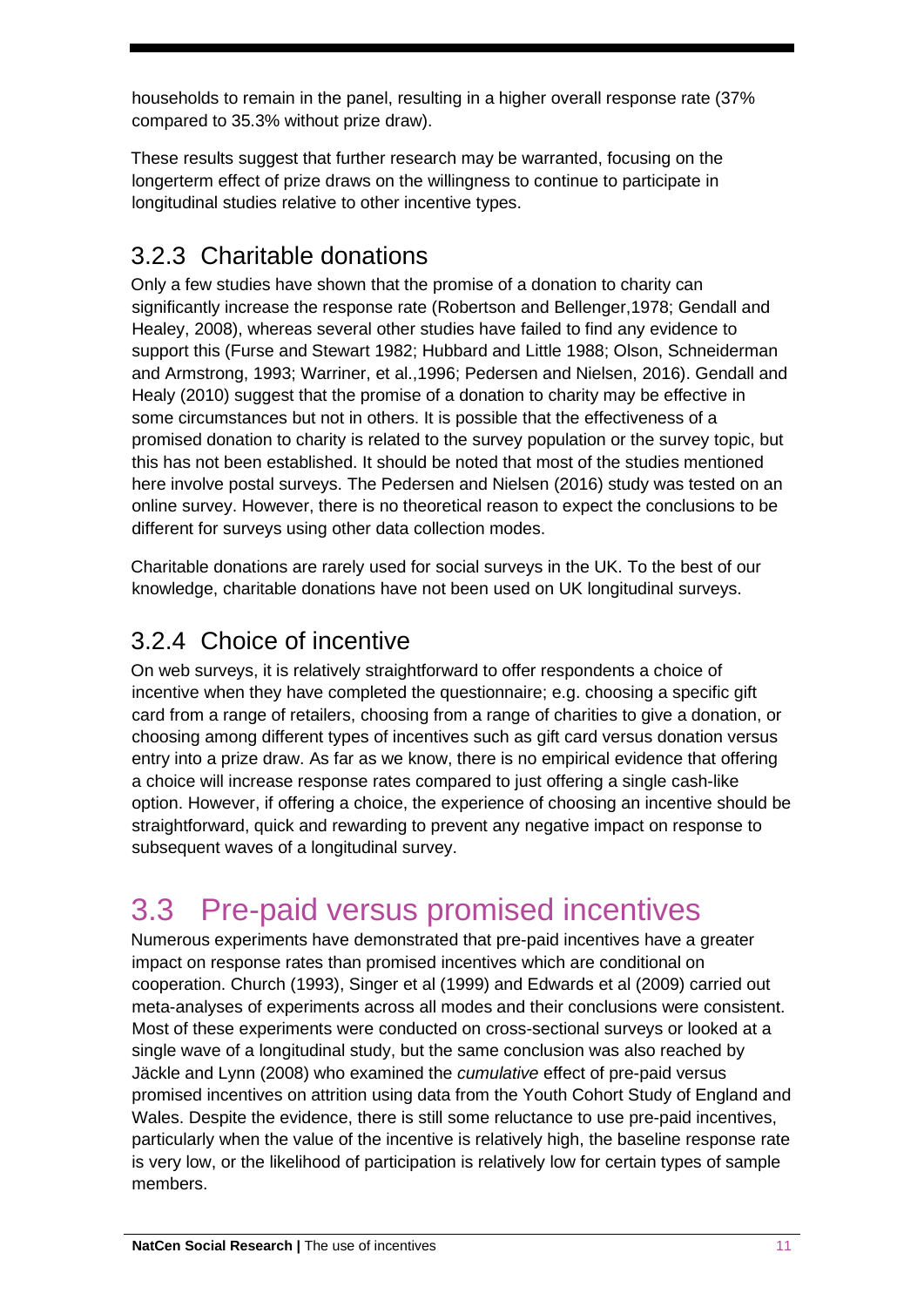Sending pre-paid incentives to *all* sample members will cost more than sending promised incentives of the same value to responding sample members only, particularly for those surveys with low baseline response rates. Yet some of the extra cost can be offset against other cost savings derived from making fewer visits in facetoface surveys, fewer calls in telephone surveys and fewer reminder mailings for postal and web surveys using postal contact. Furthermore, after the first wave of a longitudinal survey, there is a substantial decrease in the cost difference between a pre-paid and a promised incentive because re-interview rates tend to be quite high among recruited panel members.

Some longitudinal surveys use both pre-paid and promised incentives. For example, at wave 8 of Understanding Society, pre-paid incentives were offered to most sample members but promised incentives were offered to those who may be less inclined to take part; e.g. adults living in households that were not contacted at the previous wave, adults who had not responded in the previous wave despite other household members taking part, and new entrant adults (Kantar Public, 2017). Adults allocated to the webfirst sample were also promised an additional £10 'bonus' if they completed the web survey in the first two weeks of web fieldwork (i.e. before being approached for a costlier face-to-face interview).

This demonstrates that various combinations of pre-paid and promised incentives are possible for any given longitudinal survey, but it is not clear what the optimum combination is (Laurie and Lynn, 2009).

As far as we know, there is no evidence of the effect of pre-paid versus promised incentives for different hard-to-survey groups.

#### <span id="page-11-0"></span>3.4 Incentive value

The value of incentives tends to be quite modest in the UK. Incentives of £5 or £10 tend to be the norm for straightforward one-off interviews lasting no more than an hour and push-to-web surveys that take less than 30 minutes to complete. Higher value incentives are used for surveys with additional elements to complete such as a diary or bio-measures (varying from about £15 to £40), and to boost participation in difficult areas (e.g. London) and among hard-to-get groups (discussed in the next section).

The value of incentives tends to be much higher in the USA compared to the UK. For example, respondents to the latest wave of the Panel Study of Income Dynamics (PSID) were given an incentive of \$75 (about £60) conditional on participation which equates to about \$1 per minute. For the PSID immigrant refresher sample, the incentive was increased significantly to \$300 due to an exceptionally low response rate.

It has been widely demonstrated that response rates tend to increase with the value of the incentive (Church, 1993, Singer et al, 1999). However, this relationship is not necessarily linear, with the effect on the response rate appearing to decrease as the monetary value of the incentive increases (Gelman et al, 2002; Cantor et al, 2008; Mercer et al, 2015).

In a meta-analysis of incentive schemes in the United States, Mercer et al. (2015) attempted to determine the right value to offer. For pre-paid incentives on face-to face surveys, they found that a \$5 incentive was predicted to increase response by around 7 percentage points, \$10 by around 9 percentage points, \$15 by around 11 percentage points and \$20 by around 12. It should be noted that only eight studies offering prepaid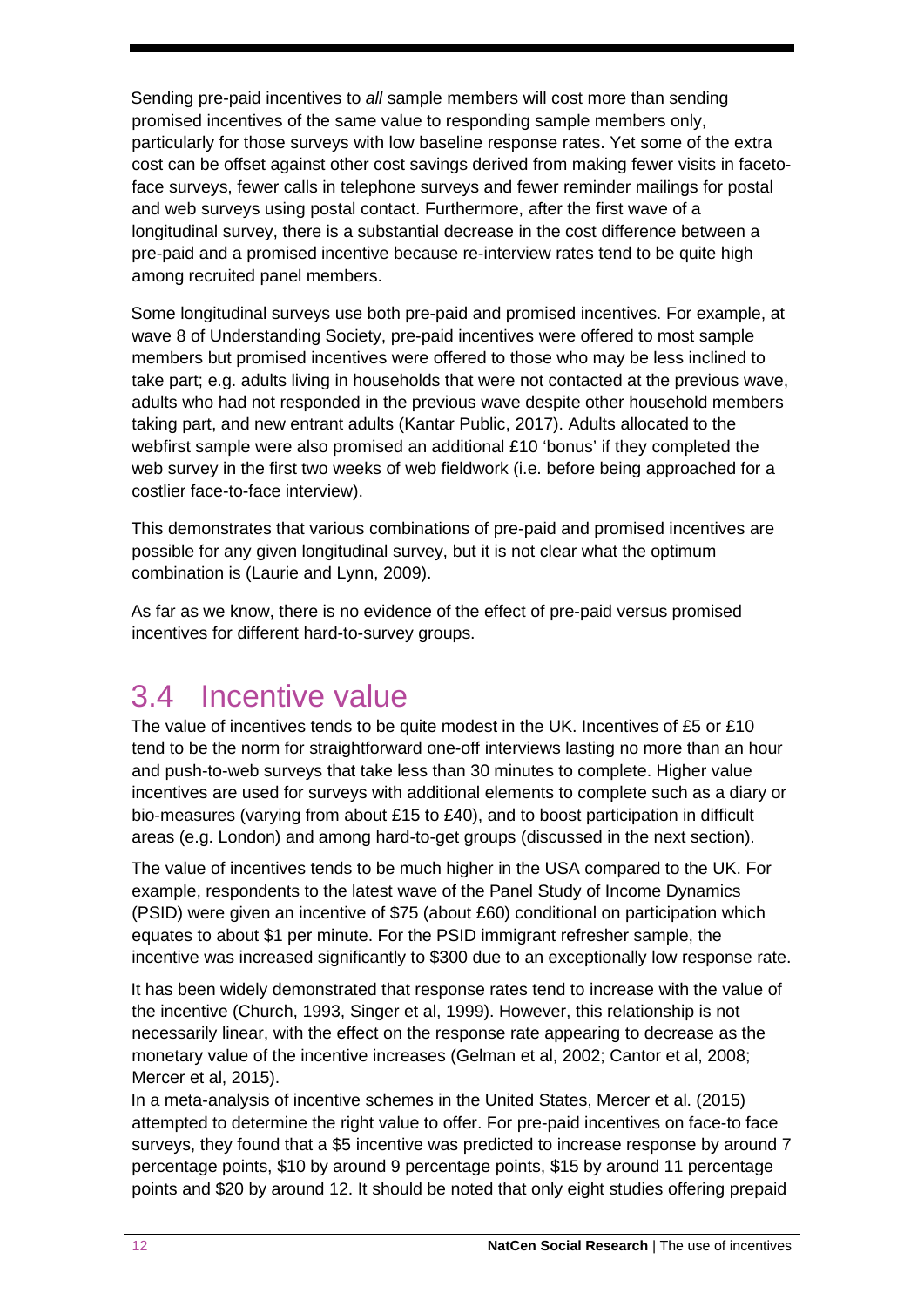incentives with face-to-face interviews were included in this analysis, hence confidence intervals around these estimates are large, and there is no guarantee that these values would translate directly into the UK situation. A similar meta-analysis has not been conducted in the UK.

As mentioned before, incentives can reduce the total number of contacts needed to gain response and the resulting cost savings can offset some of the incentive cost. The extent to which this occurs will vary by the size of the incentive, the size of the sample, and the structure of other costs.

### <span id="page-12-0"></span>3.5 Differential incentives

In general, pre-paid incentives are given to all sample members and promised incentives to all who complete the survey. Yet we know that most respondents would have taken part without the incentive. It therefore follows that it would be more costeffective to only offer an incentive to (a) those who initially refuse to take part (i.e. refusal conversion incentives) or (b) those groups who are less likely to take part in surveys (i.e. targeted incentives).

Refusal conversion incentives can be offered to all sample members who initially refuse to take part in the survey or a sub-sample of them. NatCen has also been experimenting with the provision of a limited number of refusal conversion incentives for face-to-face interviewers to use at their discretion on the doorstep. The results have been somewhat mixed and further research is required.

Targeted incentives are offered to sub-groups that have been specified in advance of data collection with the objective of optimising the trade-off between survey costs and survey errors (Lynn, 2017). For cross-sectional surveys, the information needed to identify the relevant groups has to be available on the sampling frame. For longitudinal surveys, this information can also be derived from earlier waves of data collection.

The use of differential incentives is now common practice in the USA where they have been used and evaluated since the 1990s. Overall, these US studies show that differential incentives are effective at persuading reluctant respondents, decreasing non-response bias, and are cost effective because they are only given to a small subsample (Juster and Suzman, 1995; Abreu and Winters; 1999; Singer et al, 2000; Martin et al, 2001).

Differential incentives are also being used on US longitudinal studies. For example, the Panel Study of Income Dynamics (PSID) introduced a higher value incentive for newly recruited families and ethnic minority groups in 2015, and for previous wave nonrespondents in 2017. Their initial concerns that these groups would expect high value incentives at subsequent waves have proved to be unfounded; those who were offered a high value incentive in 2015 were still as likely to take part at subsequent waves with a lower value incentive (paper forthcoming).

Despite these positive findings in the USA, differential incentives have not been used as much in the UK. There is widespread concern among research ethics committees, survey sponsors and survey practitioners that giving incentives to some and not others will violate expectations of equity.

However, people have different reasons for taking part in surveys, such as:

• altruism (e.g. the importance of the survey for the greater good),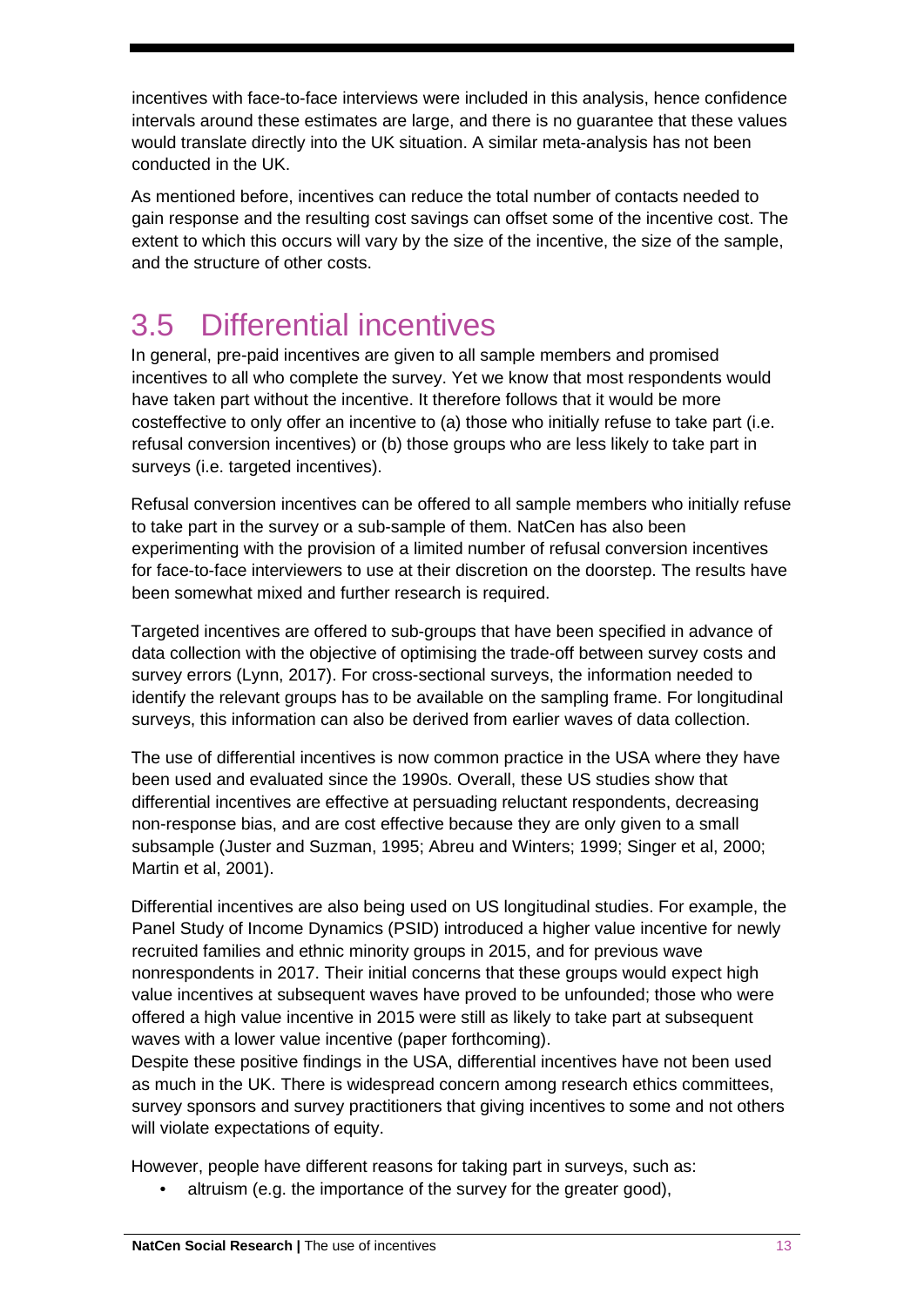- self-interest (e.g. the importance of the survey to them or people close to them) and
- survey-specific factors (e.g. a sense of obligation towards the sponsor, an interest in the survey topic).

Those who are hard-to-persuade either do not share these motivations or they perceive that their participation comes at a greater cost to them. On balance, their reasons for not taking part outweigh their reasons for taking part. From this perspective, it seems fair to compensate them by offering an incentive. In other words, equity does not necessarily mean treating everyone equally.

Another concern is that the widespread use of refusal conversion incentives will teach respondents to refuse to take part unless they receive an incentive. However, the limited evidence available suggests that this is not the case. Singer et al (1999) explored how survey respondents felt about the practice of paying differential incentives. Respondents were randomly assigned to different treatment groups in which they were either told about the refusal conversion incentives in the study or not. The study found that three out of four respondents perceived the payment of differential incentives as unfair, even when they were told that this would improve the accuracy and usefulness of the survey results. Nonetheless, knowledge of this practice had no significant effect on their stated willingness to participate in future surveys, nor were they significantly less likely to respond to another survey a year later.

Although widespread concerns persist, differential incentives are being used in the UK, either to boost response in difficult areas (e.g. London) or among sample members identified as being high priority. Some examples include:

- The Skills and Employment Survey; the standard incentive is £10 conditional on participation, but this incentive is £15 for sample members living in London.
- The Omnibus Survey of Pupils and their Parent/Carer; a £10 incentive for pupils eligible for free school meals plus a £10 incentive for their parent/carer conditional on both pupil and parent/carer taking part.
- Wave 9 of the Growing Up in Scotland (GUS); a pre-paid £15 incentive is sent to under-represented families which include teenage mothers, single parents, and those living in deprived areas.
- Wave 8 of Understanding Society; panel members were offered either £10 or £20 depending on whether the household was productive or not in the previous wave.

The role of differential incentives in UK longitudinal studies should be explored further. In addition to studying the impact that differential incentives can have on response rates, discussion is also needed on the ethics and practicalities of implementing differential incentives. A first step towards this was a workshop held on the  $6<sup>th</sup>$  of June 2019 in London. The workshop participants discussed the rationale for using differential incentives as well as the ethics and practicalities. It concluded with some draft principles to guide those who are considering the use of differential incentives. A summary report of the workshop can be found in Appendix A.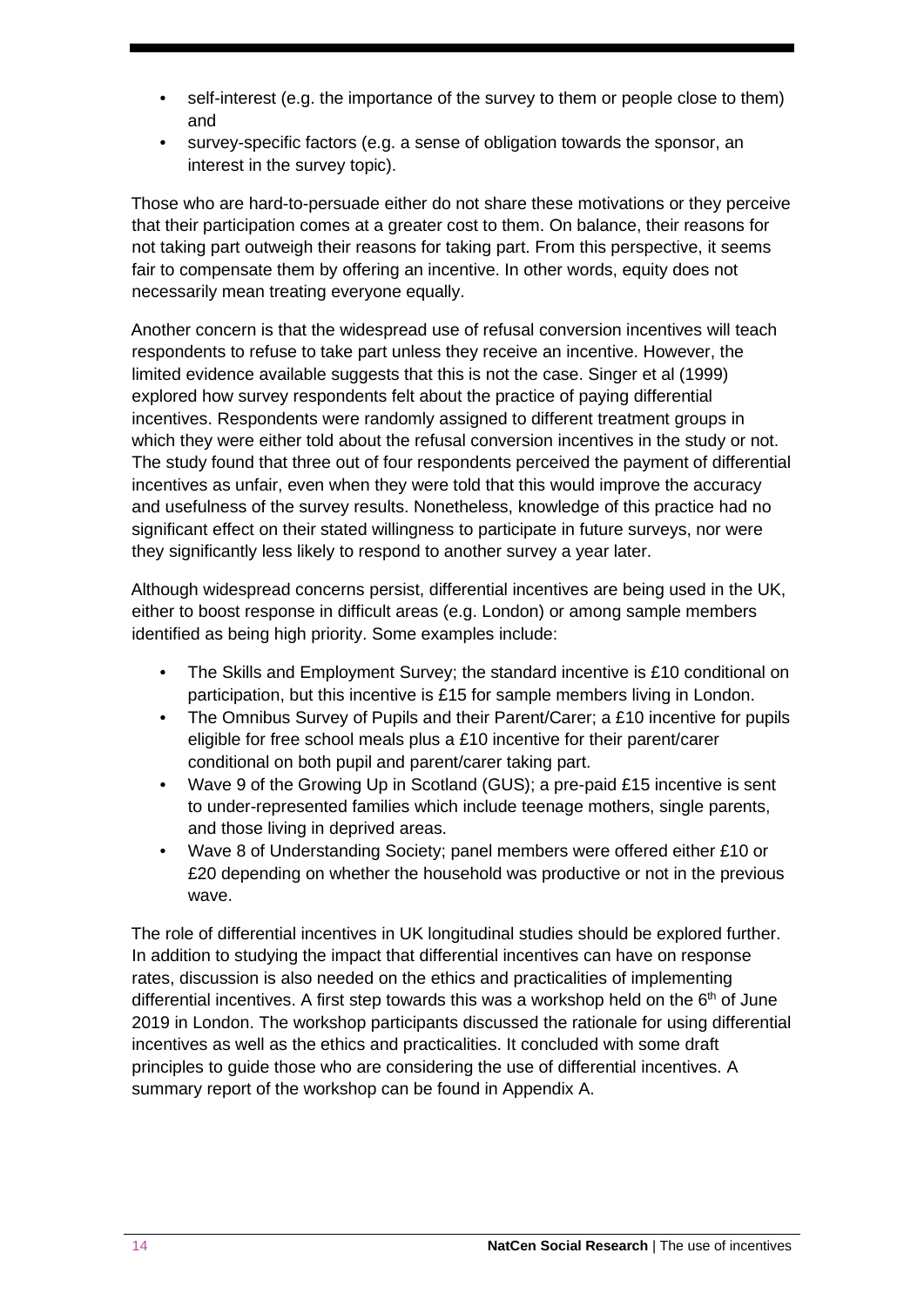# <span id="page-14-0"></span>**4 Conclusion**

Although the bulk of evidence on the effect of incentives on response rates comes from cross-sectional surveys, most of this also applies to longitudinal surveys; e.g. pre-paid incentives are better than promised, cash is better than gifts, response rates increase with the value of the incentive but with diminishing returns, and incentives can be used to increase response among groups that are usually under-represented in surveys.

However, as discussed by Laurie and Lynn (2009), the effect of incentives on longitudinal survey response rates is far more complex than for cross-sectional surveys with a multitude of possible incentive strategies stretching over the lifetime of the study and the effects of incentives potentially being temporary, constant, delayed or cumulative. In the last ten years, we appear to have only scratched the surface of what the optimum strategies are for longitudinal surveys.

When considering the use of incentives on longitudinal surveys, we need to consider the long-term consequences of using incentives on finances and on respondent expectations for similar or higher levels of payment at subsequent waves. Evidence to date has been quite promising and suggests that incentives may not have to be repeated in subsequent waves to maintain their positive effect. However, it is unclear to what extent this is also true for hard-to-persuade groups who may have only taken part for the incentive and would lack any other motivation if this was withdrawn at a subsequent wave.

The increasing use of web data collection in longitudinal surveys has renewed interest in a previously discouraged incentive type, the prize draw. There is some evidence to suggest that prize draws may have a positive effect on web response rates. However, the evidence is limited, and further research is needed to explore their long-term effect on the willingness to continue to participate in longitudinal studies relative to other incentive types.

The most recent and possibly most promising development around incentives in the UK is the use of differential incentives for recruiting and retaining hard-to-get populations in longitudinal surveys. Differential incentives are more economical than universal incentives, and they may potentially be more effective in reducing non-response bias when targeted at under-represented groups. Longitudinal surveys collect a wealth of information that can be used for targeting incentives. Whether targeting certain categories of hard-to-get populations will reduce nonresponse bias, needs to be explored further.

The use of differential incentives is still controversial in the UK, with widespread concern among research ethics committees, survey sponsors and survey practitioners that giving incentives to some and not others will violate expectations of equity. One of the main conclusions of the workshop on differential incentives is that these are not inherently good or bad. Whether the use of differential incentives is acceptable will depend on a number of factors such as the importance of including hard-to-persuade groups, the reasons why these groups are less likely to take part, and evidence that differential incentives will achieve the desired objective of reducing non-response bias and/or improving inclusiveness. The workshop concluded with some draft principles to help guide researchers in their decision on whether or not to use differential incentives in a survey. We recommend that these are developed further into a set of guidelines that could be shared with researchers and research ethics committees.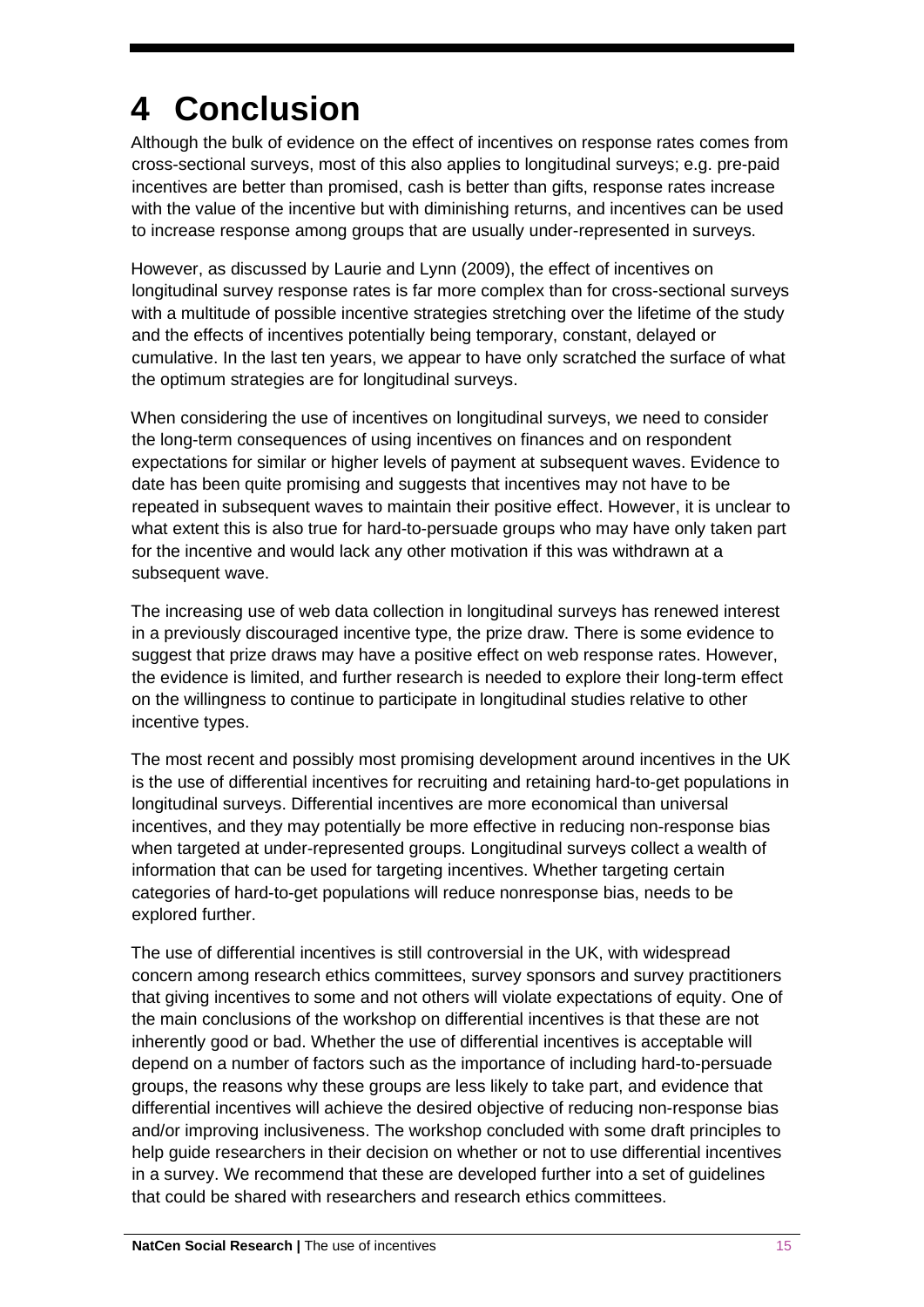### <span id="page-15-0"></span>**References**

Abreu, D. and Winters, F. (1999). Using monetary incentives to reduce attrition in the Survey of Income and Program Participation. Proceedings of the American Statistical Association, Survey Research Methods Section.

Balakrishnan, P.V., Chawla, S.K., Smith, M.F. and Micholski, B.P. (1992). Mail Survey Response Rates Using a Lottery Prize Giveaway Incentive. Journal of Direct Marketing 6:54-59.

Beydoun, H., Saftlas, A.F., Harland, K. and Triche, E. (2006). Combining conditional and unconditional recruitment incentives could facilitate telephone tracing in surveys of postpartum women. Journal of Clinical Epidemiology 59 (7): 732–38.

Cantor, D., O'Hare, B. and O'Connor, K. (2008). The use of monetary incentives to reduce non-response in random digit dial telephone surveys. In Advances in telephone survey methodology, eds. James M. Lepkowski, Clyde Tucker, J. Michael Brick, Edith de Leeuw, Lilli Japec, Paul J. Lavrakas, Michael W. Link, and Roberta L. Sangster, 471–98. New York, NY: Wiley.

Church, A. (1993). Estimating the effect of incentives on mail survey response rates: A meta-analysis. Public Opinion Quarterly; 57:62-79.

Cobanoglu, C. and Cobanoglu, N. (2003). The effect of incentives in web surveys: application and ethical considerations. International Journal of Market Research, Vol. 45 Quarter 4: 475-488.

Deutskens, E., de Ruyter, K. , Wetzels, M., Oosterveld, P. (2004). Response Rate and Response Quality of Internet-Based Surveys: An Experimental Study. Marketing Letters 15(1): 21–36.

Edwards, P.J., Roberts, I., Clarke, M.J., DiGuisepp,i C., Wentz, R., Kwan, I., Cooper R., Felix, L.M., Pratap, S. (2009). Methods to increase response to postal and electronic questionnaires. Cochrane Database of Systematic Reviews, 2009, Issue 3. Art. No.: MR000008.

Furse, D.H. and Stewart, D.W. (1982). Monetary incentives versus promised contributions to charity: New evidence on mail survey response. Journal of Marketing Research, 19 (3), 375-380.

Gajic, A., Cameron, D. and Hurley, J. (2012). The cost-effectiveness of cash versus lottery incentives for a web-based, stated-preference community survey. Eur. J. Health Econ., 13: 789-799

Gelman, A., Stevens, M. and Chan, V. (2002). Regression modeling and meta-analysis for decision making: A cost-benefit analysis of incentives in telephone surveys. Journal of Business and Economic Statistics 21 (2): 213–25.

Gendall and Healey (2008) 'Alternatives to Pre-paid monetary Incentives in Mail Surveys' in International Journal of Public Opinion Research vol. 20(4)., pp. 517-527

Gendall, P and Healey, B. (2010). The Effect of a Promised Donation to Charity on Survey Response. International Journal of Market Research, 52(5): 565-577 Goldenberg, K.L., McGrath, D. and Tan, L. (2009). The effects of incentives on the consumer expenditure interview survey. In JSM proceedings, 5985–99. Alexandria, VA: American Statistical Association.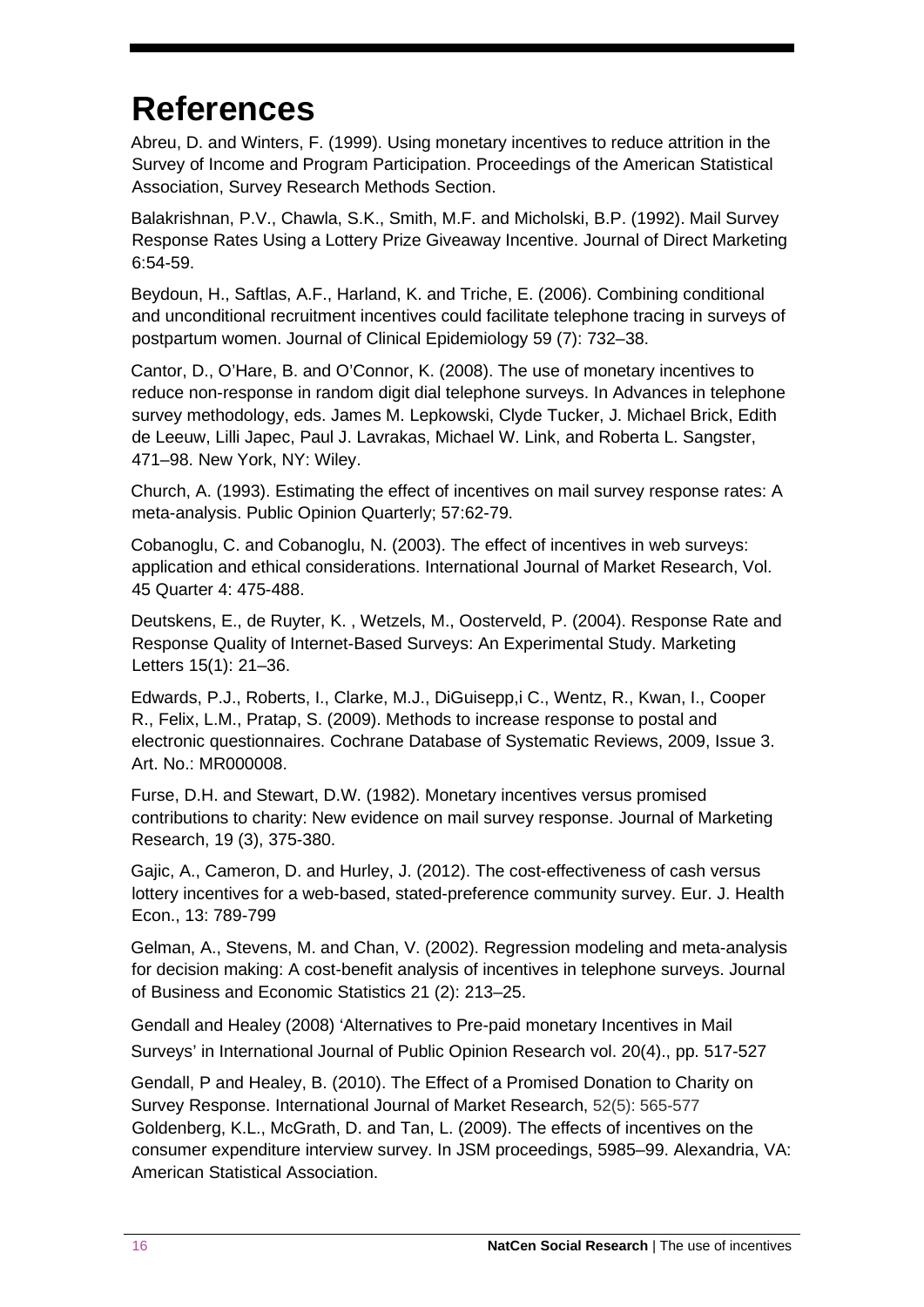Göritz, A.S. (2004). The impact of material incentives on response quantity, response quality, sample composition, survey outcome, and cost in online access panels. International Journal of Market Research 46(3): 327–345. Last accessed on 07/04/2016 at<http://www.goeritz.net/IJMR1.pdf>

Göritz, A. (2006). Cash Lotteries as Incentives in Online Panels. Social Science Computer Review; 24(4): 445-459

Göritz, A.S., and Wolff, H.G. (2007). Lotteries as incentives in longitudinal Web studies. Social Science Computer Review, 25, 99-110.

Göritz, A.S. (2008). The long-term effect of material incentives on participation in online panels. Field Methods, 20, 211-225.

Göritz, A.S. (2010). Using lotteries, loyalty points, and other incentives to increase participant response and completion. In Advanced methods for conducting online behavioral research, eds. Samuel D. Gosling and John A. Johnson. Washington, DC: American Psychological Association.

Harkness, J. and Mohler, P. (1998) "Two Experiments with Incentives on Mail Surveys in Germany". Survey Methods Newsletter, 18(2): 15-20.

Heerwegh, D. (2006). An Investigation of the Effect of Lotteries on Web Survey Response Rates. Field Methods, 18(2): 205–220

Holbrook, A., Krosnick, J.A. and Pfent, A. (2008). The causes and consequences of response rates in surveys by the news media and government contractor survey research firms. In Advances in telephone survey methodology, eds. James M. Lepkowski, Clyde Tucker, J. Michael Brick, Edith de Leeuw, Lilli Japec, Paul J. Lavrakas, Michael W. Link, and Roberta L. Sangster, 499–528. New York, NY: Wiley.

Hubbard, R. and Little, E. L. (1988). Promised contributions to charity and mail survey responses: Replication with extension. Public Opinion Quarterly, 52, 223-230.

Ipsos MORI. (2018). Labour Market Survey Response rate experiments, Report for Test 2, Tranche 1: Incentives experiment. Prepared by the Ipsos MORI Social Research Institute for the Office for National Statistics. Last accessed on 30/06/2019 at [https://www.ipsos.com/sites/default/files/ct/news/documents/201804/ons\\_test\\_2\\_full\\_re](https://www.ipsos.com/sites/default/files/ct/news/documents/2018-04/ons_test_2_full_report_final_public_170418.pdf) [port\\_final\\_public\\_170418.pdf](https://www.ipsos.com/sites/default/files/ct/news/documents/2018-04/ons_test_2_full_report_final_public_170418.pdf)

Jäckle, A. and Lynn, P. (2008). Respondent Incentives in a Multi-Mode Panel Survey: Cumulative Effects on Nonresponse and Bias. Survey Methodology, 34(1): 105-117, Statistics Canada, Catalogue No. 12-001-X.

Juster, F.T., and Suzman, R. (1995). An overview of the Health and Retirement Study. Journal of Human Resources 30 (5): S7–S56.Kantar Public (2018). UK Household Longitudinal Study: Wave 8 technical report.

Kerachsky, S.J., and Mallar, C.D. (1981). The effects of monetary payments on survey responses: Experimental evidence from a longitudinal study of economically disadvantaged youths. In JSM proceedings, 258–63. Alexandria, VA: American Statistical Association.

Kim, K., Lee, C. and Whang, Y. (1995). The Effect of Respondent Involvement in Sweepstakes on Response Rates in Mail Surveys." Proceedings of the Section on Survey Research Methods, American Statistical Association, pp. 216-20.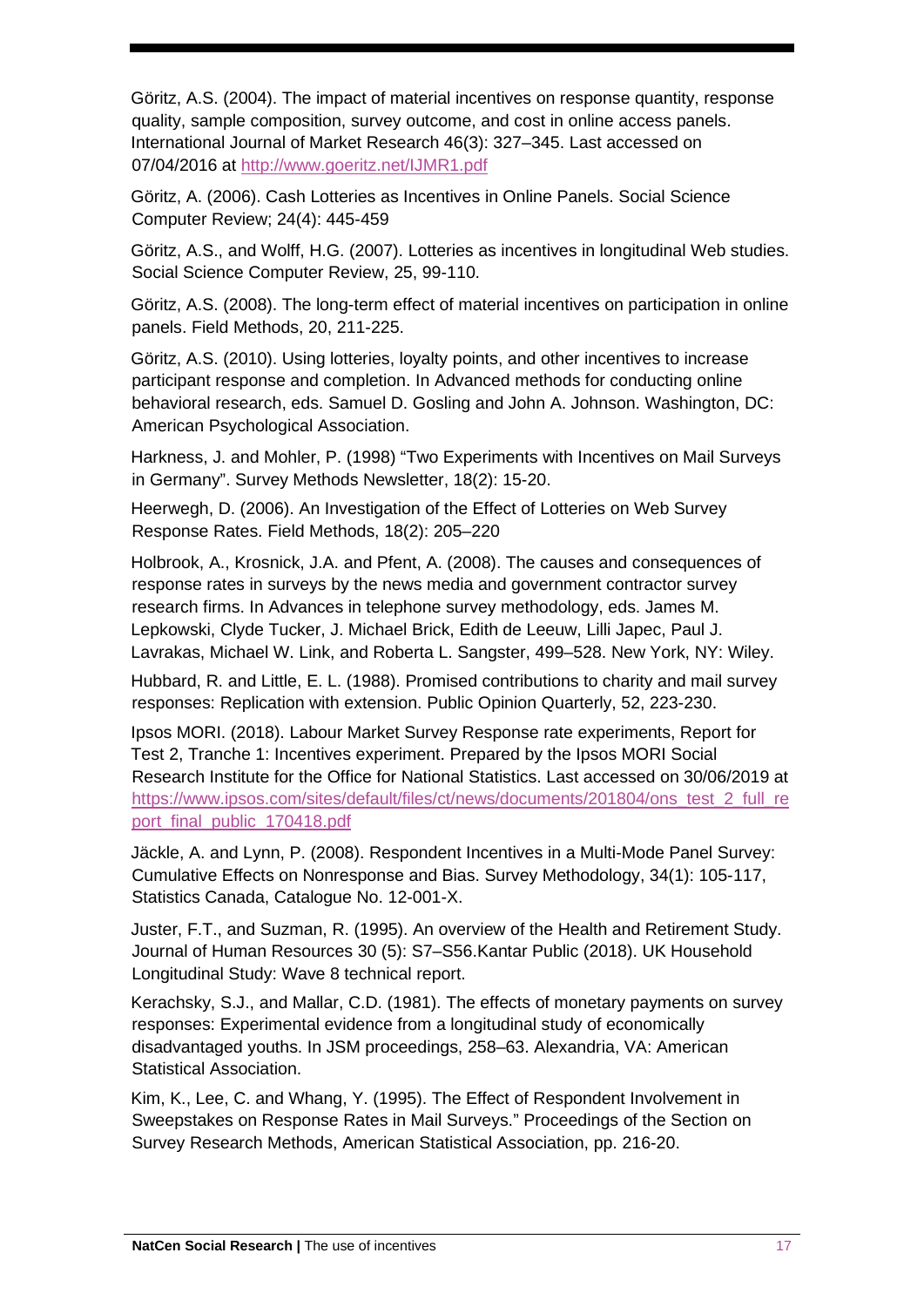Knibbs, S., Lindley, L., Swordy, D., Stevens, J. and Clemens, S. (2018). Omnibus survey of pupils and their parents/carers. Research report wave 4 prepared for the Department for Education.

Kulka, R. (1995). The use of incentives to survey hard-to-reach respondents: A brief review of empirical research and current practice. Pp. 256-299 in Seminar on New Directions in Statistical Methodology (Statistical Policy Working Paper 23), Part 2 of 3. Washington, DC: Federal Committee on Statistical Methodology, Statistical Policy Office, Office of Information and Regulatory Affairs, Office of Management and Budget.

Laguilles, J.S., Williams, E.A. and Saunders, D.B. (2011). Can Lottery Incentives Boost Web Survey Response Rates? Findings from Four Experiments. Research in Higher Education, 52:537–553

Laurie, H. and Lynn, P. (2009). The Use of Respondent Incentives on Longitudinal Surveys. In Lynn, P. (ed). Methodology of Longitudinal Surveys, Chichester: Wiley.

Lengacher, J.E., Sullivan, C.M. Couper, M.P. and Groves, R.M. (1995). Once reluctant, always reluctant? Effects of differential incentives on later survey participation in a longitudinal study. In JSM proceedings, 1029–34. Alexandria, VA: American Statistical Association

Luiten, A. (2018). The effect of a lottery incentive on response, representativeness and data quality in the Dutch longitudinal Labour Force Survey. Paper presented at the International Workshop on Household Survey Nonresponse, 22-24 August 2018, Budapest, Hungary.

Lynn, P. (2017). From standardised to targeted survey procedures for tackling nonresponse and attrition. Survey Research Methods, 11(1): 93-103

Mack, S., Huggins, V., Keathley, D. and Sundukchi, M. (1998). Do monetary incentives improve response rates in the Survey of Income and Program Participation? In JSM proceedings, 529–34. Alexandria, VA: American Statistical Association.

Mann, S.L., Lynn, D.J. and Peterson, A.V. (2008). The "downstream" effect of token prepaid cash incentives to parents on their young adult children's survey participation. Public Opinion Quarterly 72 (3): 487–501.

Martin, E., Abreu, D. and Winters, F. (2001). Money and motive: Effects of incentives on panel attrition in the Survey of Income and Program Participation. Journal of Official Statistics 17 (2): 267–84.

McConaghy, M. and Beerten, R. (2003) "Influencing Response on the Family Resources Survey by Using Incentives". Survey Methodology Bulletin, 51: 27-35.

McCool, S.F. (1991). Using Probabilistic Incentives to Increase Response Rates to Mail Return Highway Intercept Diaries.@ Journal of Travel Research 30: 17-19.

Mercer, A., Caporaso, A., Cantor, D. and Townsend, R. (2015). How Much Gets You How Much? Monetary Incentives and Response Rates in Household Surveys. Public Opinion Quarterly 79 (1):105-29.

Olson, L., Schneiderman, M. and Armstrong, R.V. (1993). Increasing Physician Survey Response Rates Without Biasing Results. Paper presented at American Association for Public Opinion Research Conference, Nashville, Tennessee, 15-18 May.

O'Neil, K. and Penrod, S. (2001). Methodological variables in Web-based research that may affect results: Sample type, monetary incentives, and personal information.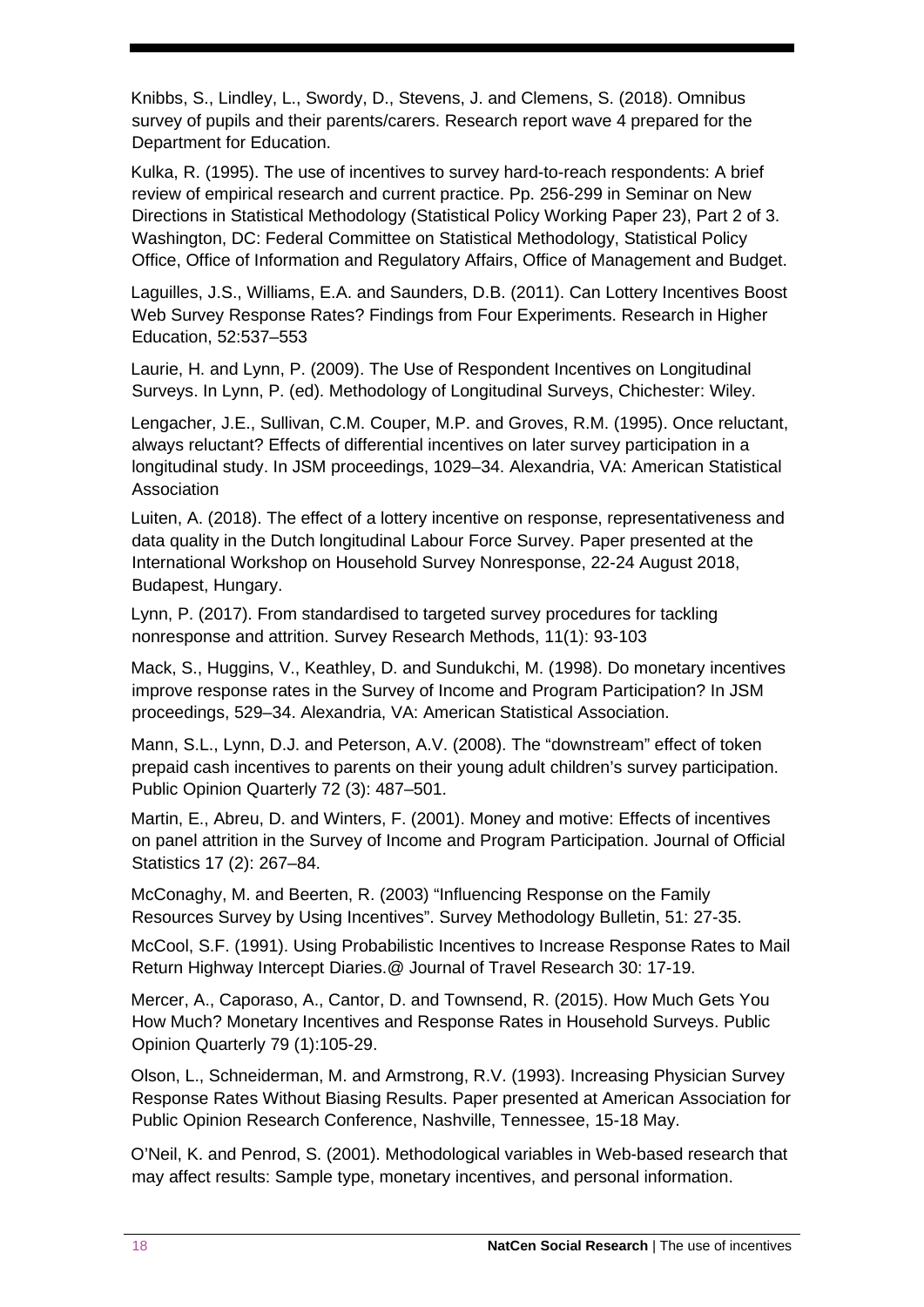Behavior Research Methods, Instruments, and Computers, 33(2), pp.226-233.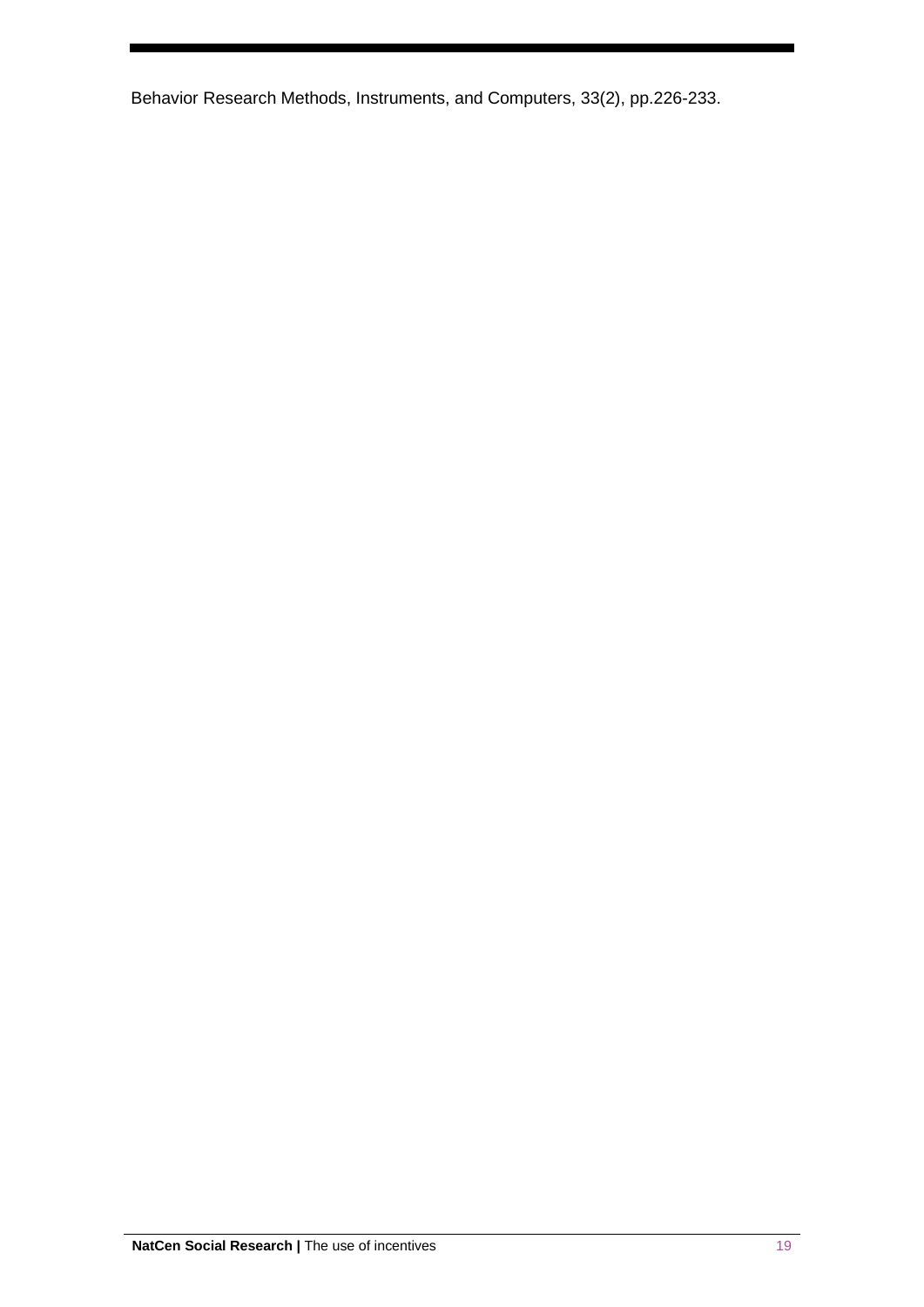Pedersen, M.J. and Nielsen, C.V. (2016). Improving Survey Response Rates in Online Panels: Effects of Low-Cost Incentives and Cost-Free Text Appeal Interventions. Social Science Computer Review, 34(2): 229-243

Pforr, K, Blohm, M., Blom, A.G., Erdel, B., Felderer, B., Fräßdorf, M., Hajek, K., Helmschrott, S., Kleinert, C., Koch, A., Krieger, U., Kroh, M., Martin, S., Saßenroth, D., Schmiedeberg, C., Trüdinger, EM., and Rammstedt, B. (2015). Are incentive effects on response rates and nonresponse bias in large-scale, face-to-face surveys generalizable to Germany? Evidence from ten experiments. Public Opinion Quarterly 79(3): 740-768

Porter, S.R. and M.E. Whitcomb. (2003). The impact of lottery incentives on student survey response rates. Research in Higher Education 44(4): 389–407

Robertson, D.H. and Bellenger, D.N. (1978). A new method of increasing mail survey responses: Contributions to charity. Journal of Marketing Research, 15 (4) 632-633.

Scherpenzeel, A., E. Zimmermann, M. Budowski, R. Tillmann, B. Wernli and A. Gabadinho, 2002: Experimental pre-test of the biographical questionnaire. Swiss Household Panel Working Paper 8\_02, Neuchâtel

Singer, E., Groves, R. and Corning, A. (1999). Differential Incentives: Beliefs About Practices, Perceptions of Equity, and Effects on Survey Participation, Public Opinion Quarterly; 63:251-260.

Singer, E., Van Hoewyk, J. and Maher, M.P. (2000). Experiments with incentives in telephone surveys. Public Opinion Quarterly 64 (2): 171–88.

Singer, E., and Kulka, R.A. (2002). Paying respondents for survey participation. In Studies of welfare populations: Data collection and research issues, eds. Michele Ver Ploeg, Robert A. Moffitt, and Constance F. Citro, 105–28. Washington, DC: National Academy Press.

Singer, E. and Presser, S. (2008). Privacy, confidentiality, and respondent burden as factors in telephone survey nonresponse. In Advances in telephone survey methodology, eds. James M. Lepkowski, Clyde Tucker, J. Michael Brick, Edith de Leeuw, Lilli Japec, Paul J. Lavrakas, Michael W. Link, and Roberta L. Sangster, 449– 70. New York, NY: Wiley.

Singer, E, and Ye, C. (2013). The Use and Effects of Incentives in Surveys. Annals of the American Academy of Political and Social Science, 645(1): 112-141.

Stratford, N., Simmonds, N. and Nicolaas, G. (2003). National Travel Survey 2002: Report on Incentives Experiment." London: National Centre for Social Research.

Tourangeau, R., Edwards, B., Johnson, T.P., Wolter, K.M. and Bates, N. (2014). Hard to survey populations. Cambridge : Cambridge University Press

Tuten,T.L., Galesic, M. and Bosnjak, M. (2004). Effects of immediate versus delayed notification of prize draw results on response behavior in Web surveys: An experiment. Social Science Computer Review 22:377–84

Warriner, K., Goyder, J. Gjertsen, H., Hohner, P. and McSpurrin, K. (1996). Charities, no; lotteries, no; cash, yes: Main effects and interactions in a Canadian incentives experiment. Public Opinion Quarterly, 60 (4) 542-562.

Zagorsky, J.L. and Rhoton, P. (2008). The effects of promised monetary incentives on attrition in a long-term panel survey. Public Opinion Quarterly 72 (3): 502–13.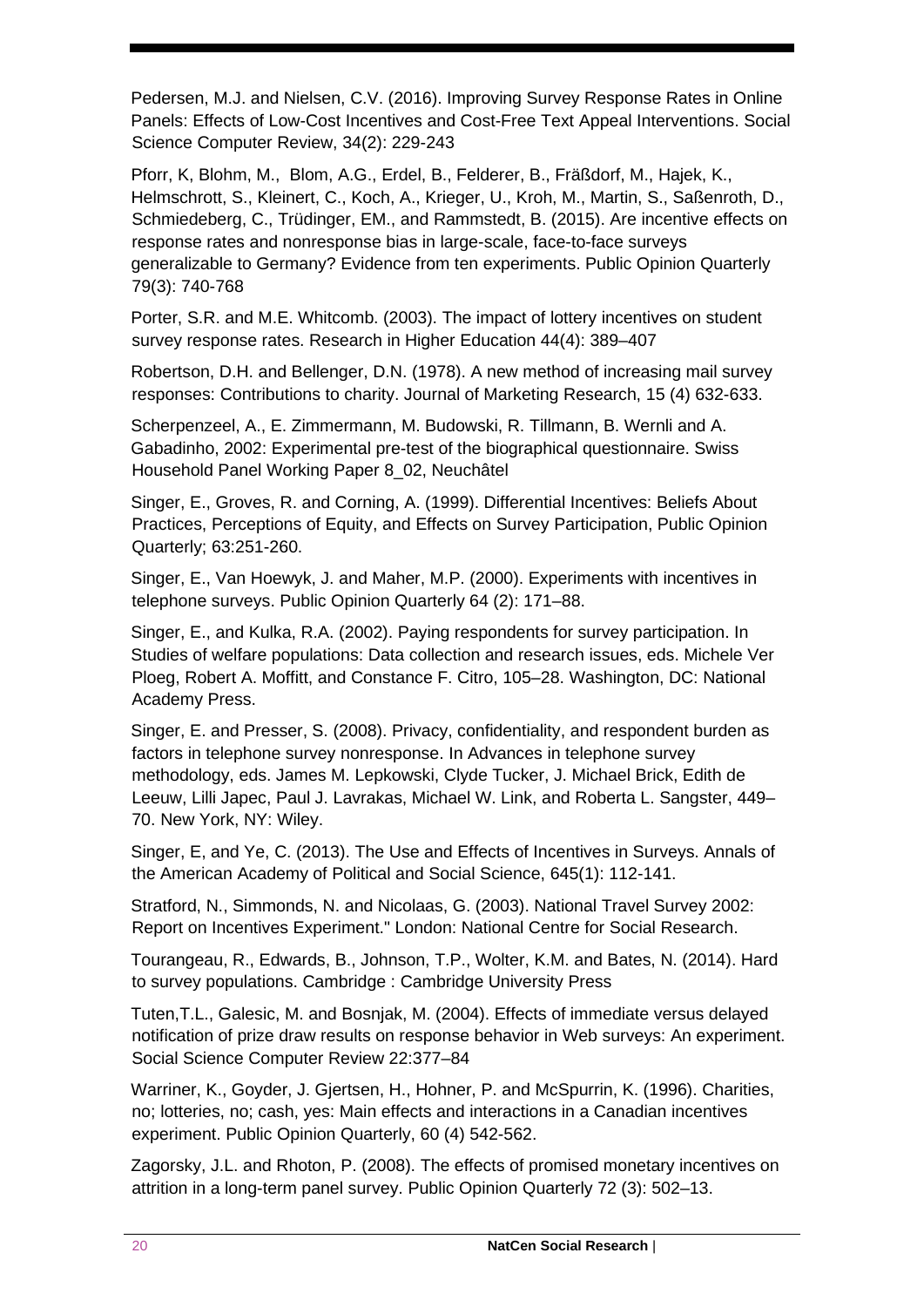## <span id="page-20-0"></span>Appendix A. A workshop on differential incentives

On the  $7<sup>th</sup>$  of June 2019, a workshop was held at the St Luke's Community Centre (London) to discuss the use of differential incentives. The workshop was attended by 11 participants, including researchers from government, academia, the non-profit and private sectors.

| $10:30 - 10:40$ | Welcome and introductions                                |
|-----------------|----------------------------------------------------------|
| $10:40 - 11:00$ | Context and purpose                                      |
| $11:00 - 11:30$ | What are differential incentives?                        |
| $11:30 - 12:30$ | The justification for using differential incentives      |
| $12:30 - 13:30$ | Lunch                                                    |
| $13:30 - 14:30$ | The ethics of differential incentives                    |
| $14:30 - 15:00$ | Other considerations when using differential incentives  |
| $15:00 - 15:15$ | Coffee/tea break                                         |
| $15:15 - 16:15$ | Guiding principles on the use of differential incentives |
| $16:15 - 16:30$ | Closing                                                  |

#### **Table 2. The agenda for the workshop**

#### **What are differential incentives?**

- Participants are paid differently based on (a) characteristics that are either available on the sampling frame or collected during fieldwork, or (b) behaviour (e.g. reluctance to take part, previous non-response, early bird incentive).
- Reimbursement for expenses incurred when taking part in the survey (e.g. travel, childcare, online data) could also be seen as an incentive to encourage some groups to take part in surveys. However, these are not considered to be problematic or controversial from an ethics perspective and were therefore not discussed in detail.

#### **The justification for using differential incentives**

- To increase the overall response rate
- To improve representativeness/inclusiveness
- To reduce attrition
- To improve efficiency, value for money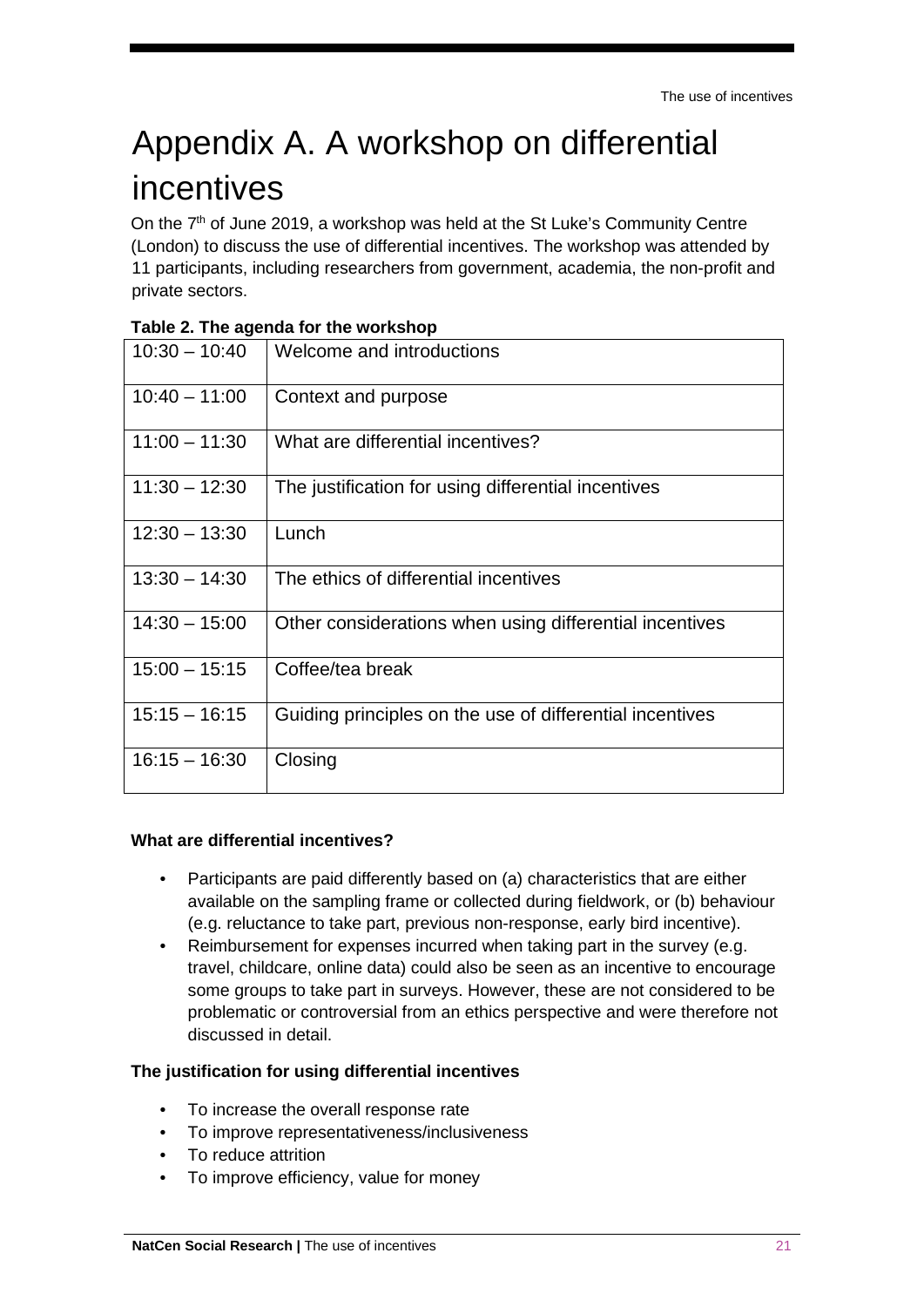- To not waste taxpayers' money
- To encourage positive behaviours (e.g. speed of response)
- To acknowledge the extra burden survey participation can have on some groups given their backgrounds and circumstances (e.g. economic, cultural)
- The workshop participants grouped the above points under (a) scientific (e.g. representativeness), (b) economic (e.g. budget) and (c) participant rights (e.g. inclusiveness).

#### **The ethics of differential incentives**

The discussion about the ethics of differential incentives was structured around the six key principles for ethical research mentioned in the ESRC Framework for Research Ethics [\(https://esrc.ukri.org/funding/guidance-for-applicants/research-ethics/\).](https://esrc.ukri.org/funding/guidance-for-applicants/research-ethics/)

- 1. Research should aim to maximise benefit for individuals and society and minimise risk and harm.
	- To maximise the benefit of the research to society, people have to sometimes be treated differently.
	- The risk to avoid is the consistent under-representation of specific groups in the population (e.g. the socially excluded, vulnerable groups.
	- Differential incentives should not be linked to high risk (proportionately).
- 2. The rights and dignity of individuals and groups should be respected.
	- Rights distributive justice, positive and negative discrimination, equity versus equality, voices of the under-represented should be heard, choice to participate is not easy or possible for some (e.g. offliners cannot take advantage of incentive for online completion), the right to refuse.
	- Dignity risk of stigmatisation (e.g. targeted incentives based on characteristics such as low income), value of the data versus value of the person.
- 3. Wherever possible, participation should be voluntary and appropriately informed.
	- Differential incentives (including refusal conversion incentives) do not, by definition, undermine voluntary consent.
	- However, it is important to consider whether the type and value of the incentive or the circumstances under which the incentive is provided could interfere with autonomy and fully informed consent.
	- For example, making an incentive conditional on gaining cooperation from others could be considered undue influence.
- 4. Research should be conducted with integrity and transparency.
	- Integrity of the data there is no evidence to support the assumption that respondents who are motivated by the incentive to take part will provide poorer quality data.
	- Transparency complete transparency about the use of differential incentives among survey respondents carries the risk of stigmatising those who are eligible for the incentive and could undermine their right to confidentiality.
- 5. Lines of responsibility and accountability should be clearly defined.
	- Customer accountability  $-$  a strong justification for using differential incentives is needed; based on evidence (e.g. trials)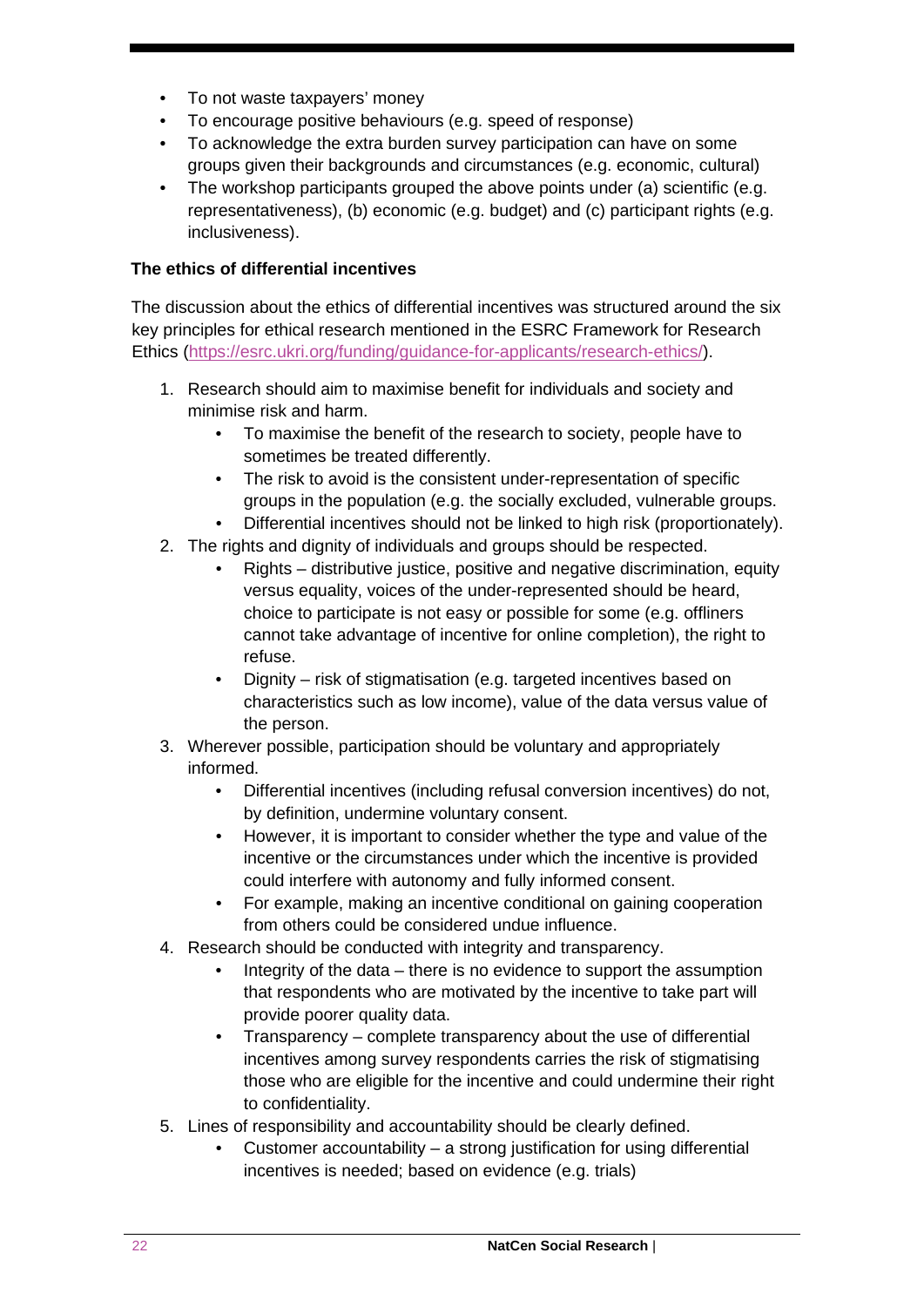- Process accountability including the perspective of the participant (e.g. how do participants know that the prize draw and charitable donations have been honoured; how do we know that interviewers are implementing incentives consistently and correctly)
- 6. Independence of research should be maintained and where conflicts of interest cannot be avoided they should be made explicit.
	- The survey customer and survey organisation should not profit from the incentive being used; e.g. a customer product, an incentive that promotes a specific market/product/business.

#### **Other considerations**

- How should we deal with the small risk that some respondents will find out that other respondents have received an incentive?
	- o The concern is that we may lose respondents willingness to take part (e.g. subsequent waves of a longitudinal survey).
	- $\circ$  Another concern is that this could produce bad publicity for the survey, the survey customer, the survey organisation.
	- $\circ$  It is essential that there is a clear justification for using differential incentives that could be shared with members of the public, the press, etc if necessary.
	- $\circ$  It is easier to provide a clear justification for the use of differential incentives based on pre-defined characteristics than for discretionary incentives.
- There is a risk of overcomplicating the implementation of surveys when using differential incentives, particularly for longitudinal surveys.
	- o There are over 100 different versions of the advance letter for Understanding Society to cater for different types of panel members and different incentives.
	- o The risk of interviewer error is minimised through clear instructions and computerisation.
- There is a high level of risk aversion among survey sponsors and survey organisations to use non-standard incentives such as differential incentives and lotteries.
	- o Handling perceptions is more important when introducing something more innovative. To even get the idea through the door, you have to change perceptions.
	- o It's more about people's uneasy feelings than well thought through arguments.
- For longitudinal surveys, there are concerns related to changing differential incentives over time, particularly a reduction in the value of the incentive.
	- o For example, giving a higher value incentive to a previous wave nonrespondent but not at subsequent waves.
- Should the value of the incentive be proportionate to the mode and interview length?
	- $\circ$  For example, if one wave is a short telephone interview and then the next wave is an hour-long face to face interview, should we offer 3 times as much in incentives for the face-to-face interview?
	- o Or should we pass on some of the cost savings to the respondent when they choose to complete the questionnaire online rather than wait for a more expensive face-to-face interview?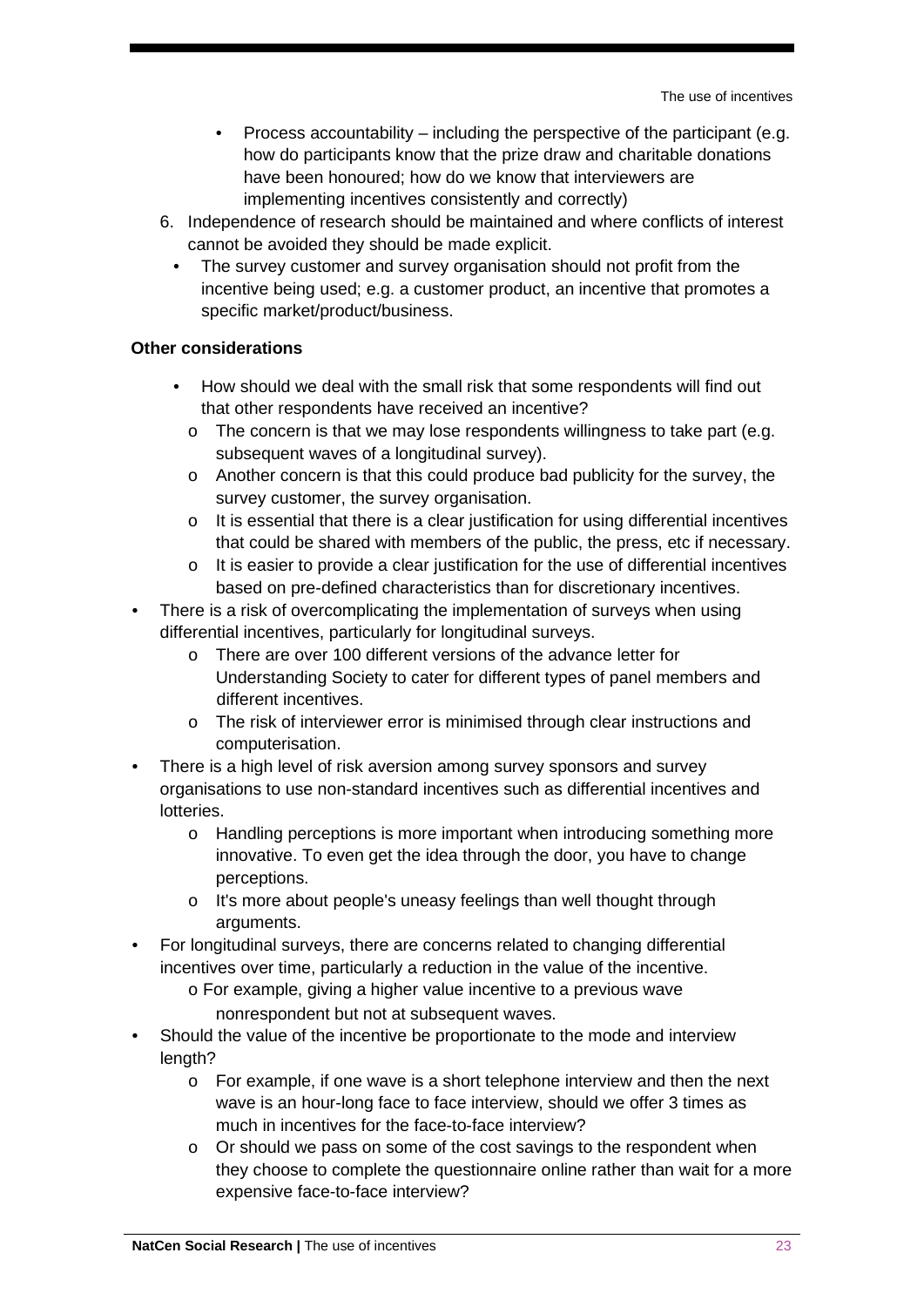- Should we be offering a choice of incentive?
	- o Very little experimental evidence about the impact of choice on participation.
	- o Need to be aware of "choice overload", i.e. a cognitive process in which people have a difficult time making a decision when faced with many options.

#### **Draft principles to guide decisions on whether or not to use differential incentives:**

- 1. The use of differential incentives in surveys is not inherently good or bad but depends on the context and how they are implemented.
- 2. Researchers must provide a clear justification for using differential incentives.
- 3. The justification should balance the interests of the survey sponsor, the organisation collecting the survey data, the participant and society.
- 4. The reasons for using differential incentives should be based on evidence that these are likely to reduce non-response bias and/or improve inclusiveness, while controlling costs.
- 5. The impact of differential incentives on participants' rights, dignity and autonomy need to be considered.
- 6. The value of differential incentives should be proportionate to the perceived burden imposed on those who are eligible to receive the incentive and limited to what is necessary to achieve the desired effect.
- 7. Receipt of the differential incentive should be based on the characteristics and/or behaviour of the participant and not dependent on others (e.g. conditional on whole household cooperation).
- 8. The use of differential incentives should be transparent unless this will undermine participants' rights (e.g. confidentiality) and dignity (e.g. stigmatisation).